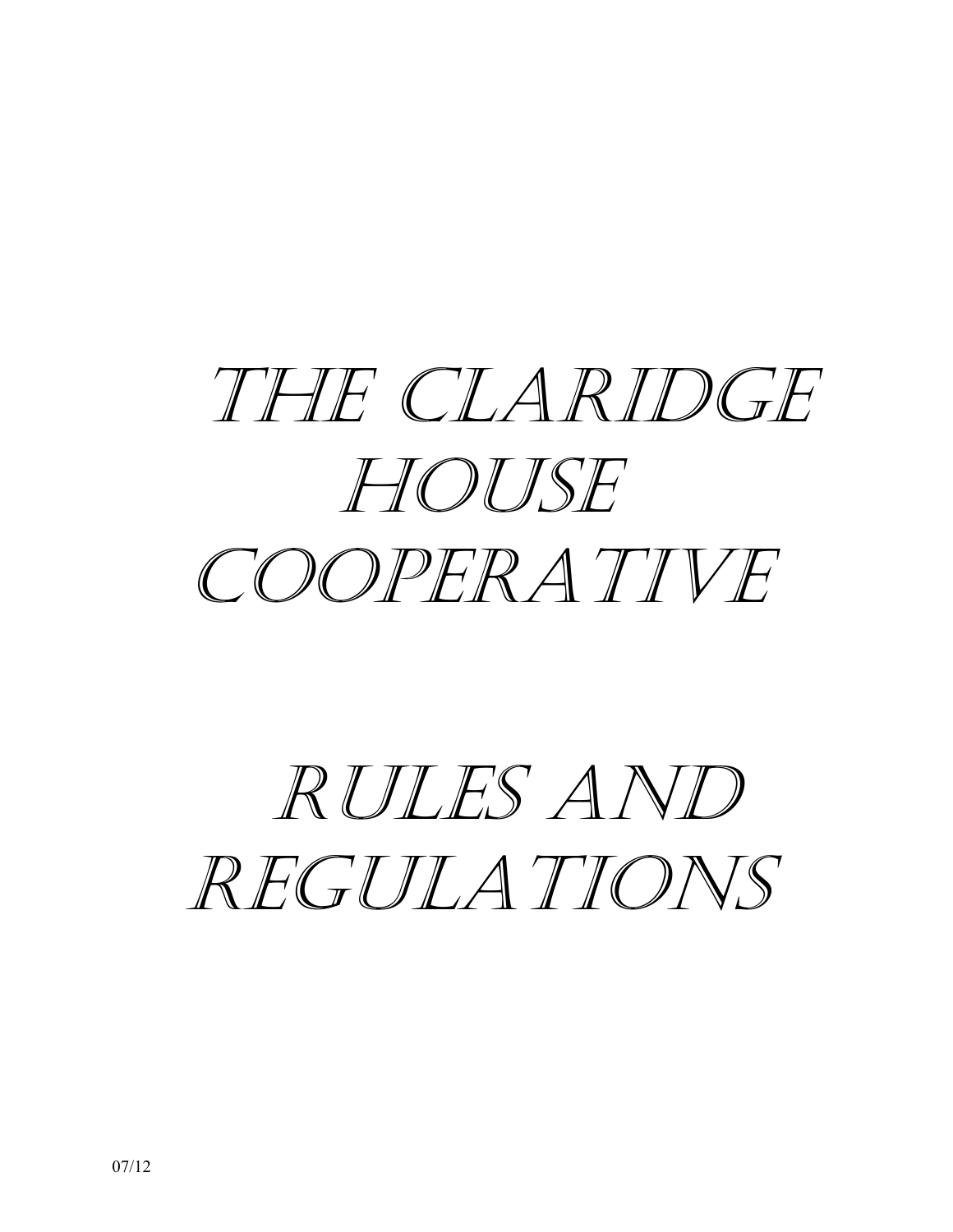# The Claridge House Cooperative

# **Rules and Regulations**

# **TABLE OF CONTENTS**

| 1.             |      |  |  |  |  |  |
|----------------|------|--|--|--|--|--|
|                | 1.1  |  |  |  |  |  |
|                | 1.2  |  |  |  |  |  |
| 2.             |      |  |  |  |  |  |
| 3 <sub>l</sub> |      |  |  |  |  |  |
|                | 3.1  |  |  |  |  |  |
|                | 3.2  |  |  |  |  |  |
| 4.             |      |  |  |  |  |  |
|                | 4.1  |  |  |  |  |  |
|                | 4.2  |  |  |  |  |  |
|                | 4.3  |  |  |  |  |  |
|                | 4.4  |  |  |  |  |  |
|                | 4.5  |  |  |  |  |  |
|                | 4.6  |  |  |  |  |  |
| 5.             |      |  |  |  |  |  |
|                | 5.1  |  |  |  |  |  |
|                | 5.2  |  |  |  |  |  |
|                | 5.3  |  |  |  |  |  |
|                | 5.4  |  |  |  |  |  |
|                | 5.5  |  |  |  |  |  |
|                | 5.6  |  |  |  |  |  |
|                | 5.7  |  |  |  |  |  |
|                | 5.8  |  |  |  |  |  |
|                | 5.9  |  |  |  |  |  |
|                | 5.10 |  |  |  |  |  |
|                | 5.11 |  |  |  |  |  |
| 6.             |      |  |  |  |  |  |
|                | 6.1  |  |  |  |  |  |
|                | 6.2  |  |  |  |  |  |
|                | 6.3  |  |  |  |  |  |
|                | 6.4  |  |  |  |  |  |
|                | 6.5  |  |  |  |  |  |
| 7.             |      |  |  |  |  |  |
|                | 7.1  |  |  |  |  |  |
|                | 7.2  |  |  |  |  |  |
| 8.             |      |  |  |  |  |  |
|                | 8.1  |  |  |  |  |  |
|                | 8.2  |  |  |  |  |  |
|                | 8.3  |  |  |  |  |  |
|                | 8.4  |  |  |  |  |  |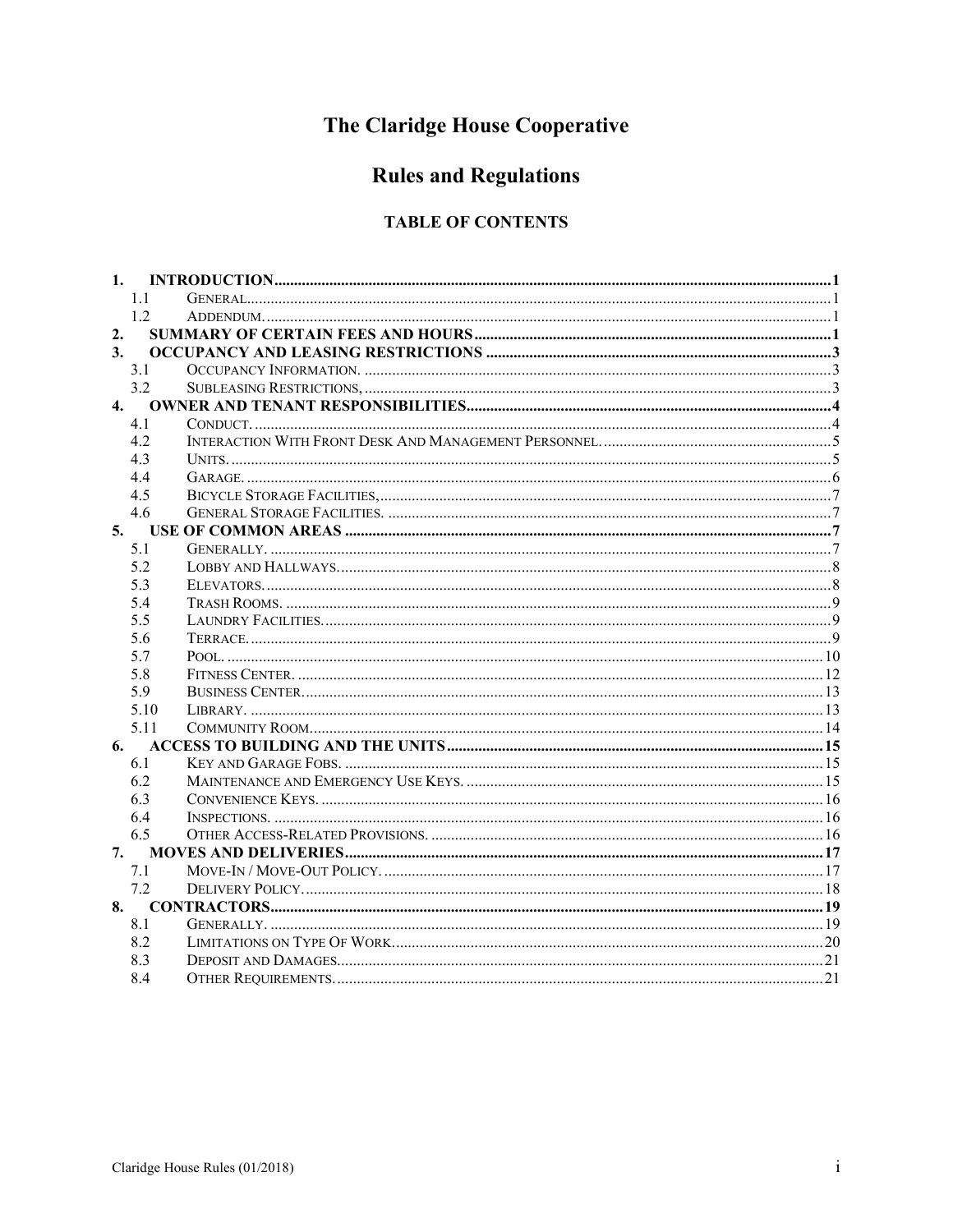# <span id="page-2-1"></span><span id="page-2-0"></span>**1. INTRODUCTION**

# **1.1 General.**

- (a) In order to promote comfortable and pleasant living conditions for all Claridge House Cooperative residents, all unit owners and residents must regulate the occupancy and use of their units, so as not to unreasonably or unnecessarily disturb others. These Claridge House Cooperative Rules and Regulations apply to each unit owner, tenant, their guests, all other persons who occupy a unit, contractors, employees, and other invited guest(s).
- (b) These Claridge House Cooperative Rules and Regulations can also be found on the Claridge House Cooperative website [\(www.claridgehousecooperative.com\)](http://www.claridgehousecooperative.com/), which also contains other information related to the Claridge House Cooperative, including sale/rental information, contact information for the Building Manager, and various forms (e.g., approved sublease, architectural change form).
- (c) Under the District of Columbia Condominium Act, the governing documents for the Claridge House Cooperative are:
	- (i) By-Laws of the Claridge House Cooperative, Inc.

These Claridge House Cooperative Rules and Regulations are derived from these documents and include additional procedures and information for the benefit of the owners and residents.

#### <span id="page-2-2"></span>**1.2 Addendum.**

Penalties for those individuals found in violation of these Claridge House Cooperative Rules and Regulations range from suspension of privileges (e.g., use of the pool, fitness center, business center, community center, etc.) to fines beginning at \$10 per day, which can escalate to \$300 per day in instances of continued non-compliance. Frequent excessive noise emanating from residential units is the most common basis for complaints to the Building Manager by offended neighbors and for the imposition of the penalties. The Board of the Claridge House Cooperative exercises due process procedures to ensure equitable enforcement.

# <span id="page-2-3"></span>**2. SUMMARY OF CERTAIN FEES AND HOURS**

|                   | <b>Hours</b>                                           | <b>Fees</b> |
|-------------------|--------------------------------------------------------|-------------|
| Management Office | Monday-Friday, 9:00am -<br>$\circ$<br>$5:00 \text{pm}$ | n/a         |
|                   | Saturday: 11:00am - 4:00pm                             |             |
|                   | * Closed on holidays                                   |             |
| <b>Front Desk</b> | 24 hours per day, 7 days<br>$\circ$<br>per week        | n/a         |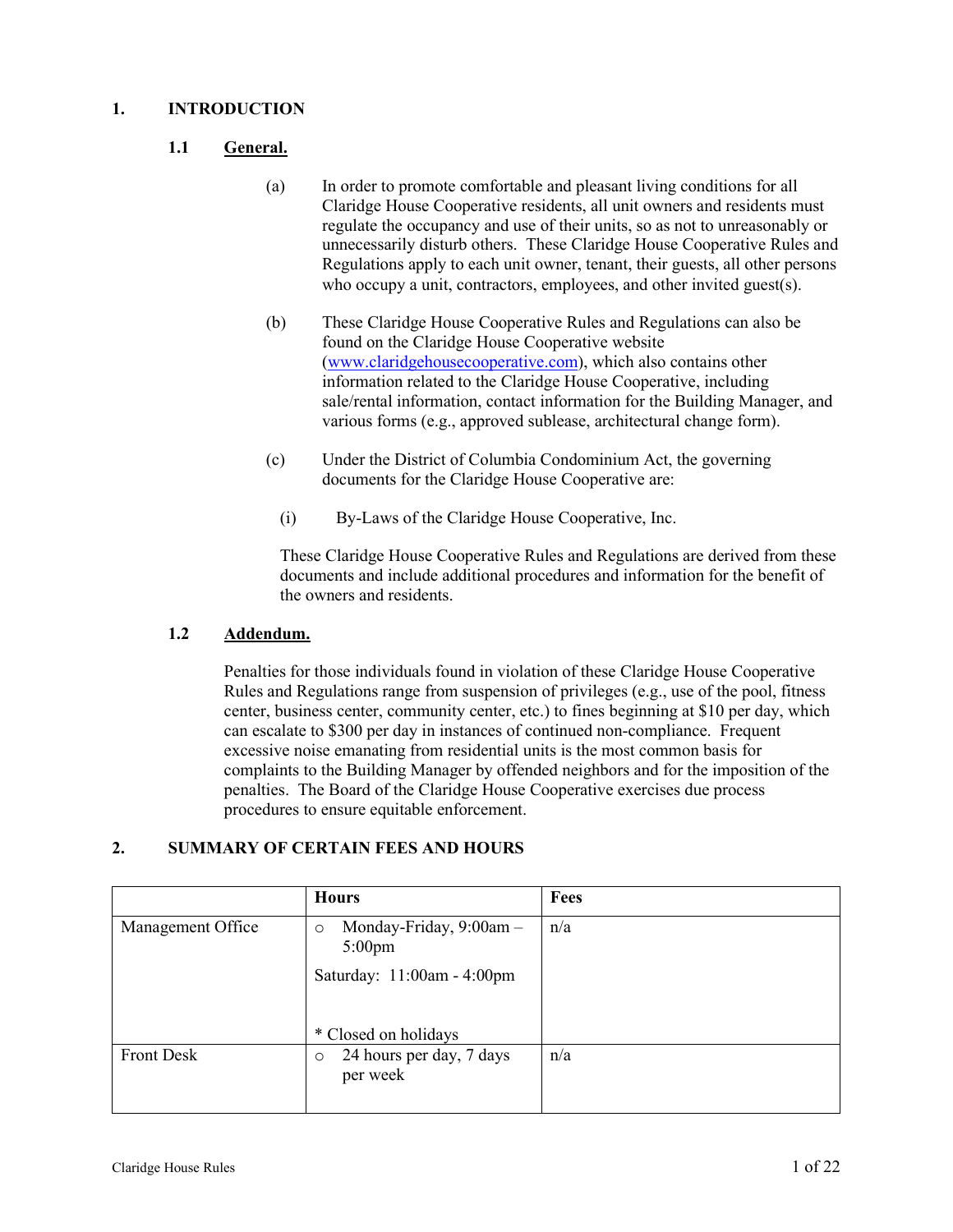| Key/Garage Fobs                                            | n/a                                                                           | Deposits                                                                                                                 |
|------------------------------------------------------------|-------------------------------------------------------------------------------|--------------------------------------------------------------------------------------------------------------------------|
|                                                            |                                                                               | \$25 per Key Fob<br>$\circ$                                                                                              |
|                                                            |                                                                               | \$70 per Garage Fob<br>$\circ$                                                                                           |
| Laundry Rooms                                              | 24 hours per day, 7 days per<br>week                                          | <b>Regular Washers/Dryers</b>                                                                                            |
|                                                            |                                                                               | \$1.65 per wash<br>$\circ$                                                                                               |
|                                                            |                                                                               | $$1.65$ per dry<br>$\circ$                                                                                               |
|                                                            |                                                                               | ** Higher rates will apply to the Large<br>Washer/Dryer (North Building<br>Basement)                                     |
|                                                            |                                                                               | Laundry cards are available through the<br>Management Office for \$10 per card<br>(checks only).                         |
| Fitness Center (North<br><b>Building Basement)</b>         | 24 hours per day, 7 days per<br>week                                          | No Charge                                                                                                                |
|                                                            | (Residents, Owners and<br>Tenants only)                                       |                                                                                                                          |
| <b>Business Center (North</b><br><b>Building Basement)</b> | 24 hours per day, 7 days per<br>week                                          | No Charge                                                                                                                |
|                                                            | (Residents, Owners and<br>Tenants only)                                       |                                                                                                                          |
| Terrace (North Building                                    | Daily, $9:00am - 9:00pm$                                                      | No charge for shared use.                                                                                                |
| - First Floor)                                             |                                                                               | Private Parties may reserve the use of<br>this space for a \$100 fee. A refundable<br>deposit of \$250 is also required. |
| Pool (North Building                                       | Monday - Friday, 12:00pm<br>$\circ$                                           | Free passes for persons on leases                                                                                        |
| Roof)                                                      | $-9:00$ pm                                                                    | Replacement Pass - \$10<br>$\circ$                                                                                       |
|                                                            | Saturday – Sunday and<br>$\circ$<br>holidays, 10:00am -<br>9:00pm.            | Guest Passes $-2$ free daily then \$2<br>$\circ$<br>per guest on weekdays; \$4 per guest<br>on weekends and holidays     |
|                                                            | **Opens Memorial Day<br>weekend (Saturday); closes<br>Mid-September (approx.) |                                                                                                                          |
| <b>Community Room</b>                                      | Daily, 9:00am - 12:00am                                                       | No charge for shared use.                                                                                                |
| (North Building<br>Basement)                               | (Residents, Owners and<br>Tenants only)                                       | <b>Private Parties:</b>                                                                                                  |
|                                                            |                                                                               | \$100 (up to 5 hours usage);<br>$\circ$                                                                                  |
|                                                            |                                                                               | \$250 damage deposit<br>$\circ$                                                                                          |
| South Building Lobby                                       | 24 hours per day, 7 days per<br>week                                          | No Charge                                                                                                                |
| Storage – Bicycle (South<br><b>Building Basement</b> )     | 24 hours per day, 7 days per<br>week                                          | No Charge                                                                                                                |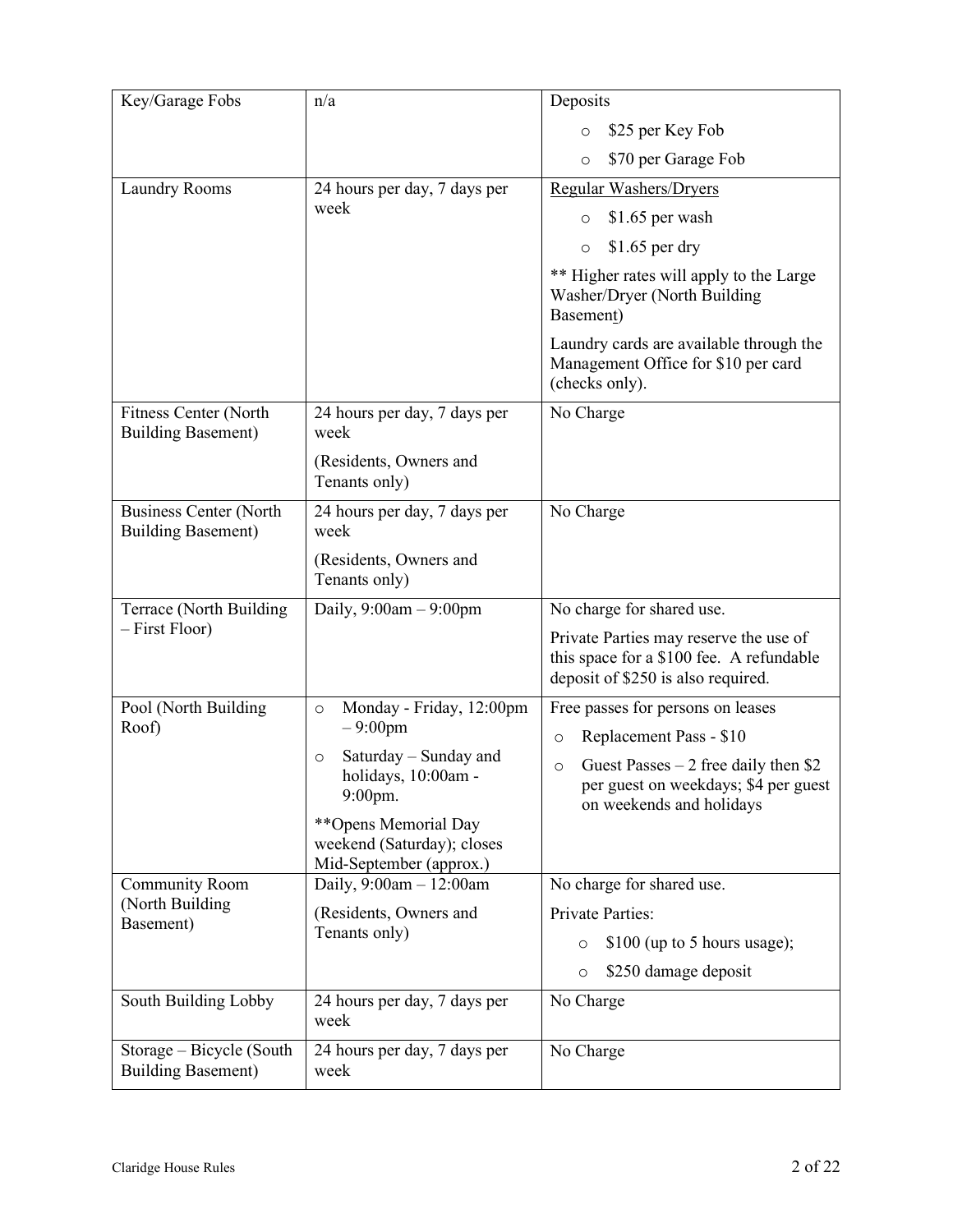| Storage – Other (South<br><b>Building Basement</b> ) | 24 hours per day, 7 days per<br>week                                                                              | See Office for list of rental fees, payable<br>on a semi-annual basis. Start from<br>\$15/mo.                                                                                                                         |
|------------------------------------------------------|-------------------------------------------------------------------------------------------------------------------|-----------------------------------------------------------------------------------------------------------------------------------------------------------------------------------------------------------------------|
| Contractors                                          | Monday - Saturday, 8am -<br>$\circ$<br>5pm<br>Sunday – no work may be<br>$\circ$<br>performed                     | \$350 damage deposit required for Major<br>Changes and Changes to Building<br><b>Attached Devices</b><br>**Owner is responsible for damages in<br>excess of deposit (as further described in<br>Section 8.4)          |
| Move-In and Move-Out                                 | Monday - Saturday, 9:00am<br>$\circ$<br>$-5:00 \text{pm}$<br>Sunday (August Only),<br>$\circ$<br>9:00am - 5:00pm. | Scheduled Move-Ins: \$350 non-<br>$\circ$<br>refundable fee<br>Emergency Move-Ins: \$500<br>$\circ$<br>nonrefundable fee<br>**Owner is responsible for damages<br>during moves (as further described in<br>Section 7) |
| Engineering/Maintenance                              | Varies                                                                                                            | List of services and associated charges<br>can be found on website<br>(www.claridgehousecooperative.com) or<br>can be obtained from the Front Desk                                                                    |

# <span id="page-4-1"></span><span id="page-4-0"></span>**3. OCCUPANCY AND LEASING RESTRICTIONS**

#### **3.1 Occupancy Information.**

- (a) All residents will fill out a Resident Information Form, which includes basic occupancy data. These forms can be obtained from the Building Manager or Front Desk and must be submitted back to the Building Manager before a move-in will be scheduled (see Section [7.1](#page-18-1) below) Each resident must ensure that the information on file is current, and shall notify the Building Manager of any changes.
- (b) Upon the assignment, transfer or other disposition of shares of capital stock and an apartment unit or garage space Proprietary Lease associated with such shares, the assignor must surrender the Stock Certificate and original Proprietary Lease to the Cooperative's transfer agent. If assignor cannot produce the Stock Certificate or original Proprietary Lease, assignor shall either (1) provide an Affidavit of Loss of Proprietary Documents and Indemnification Agreement in a form approved by the Board of Directors of the Cooperative together with a Bond of Indemnity for Lost Instruments issued by a surety corporation licensed in the District of Columbia in an amount equal to the contract sales price or the market value of the unit or (2) in lieu of the affidavit and bond, provide a court order declaring that title to the share certificate and Proprietary Lease is in assignor.

#### <span id="page-4-2"></span>**3.2 Subleasing Restrictions,**

Pursuant to Paragraph 5 of the Proprietary Lease,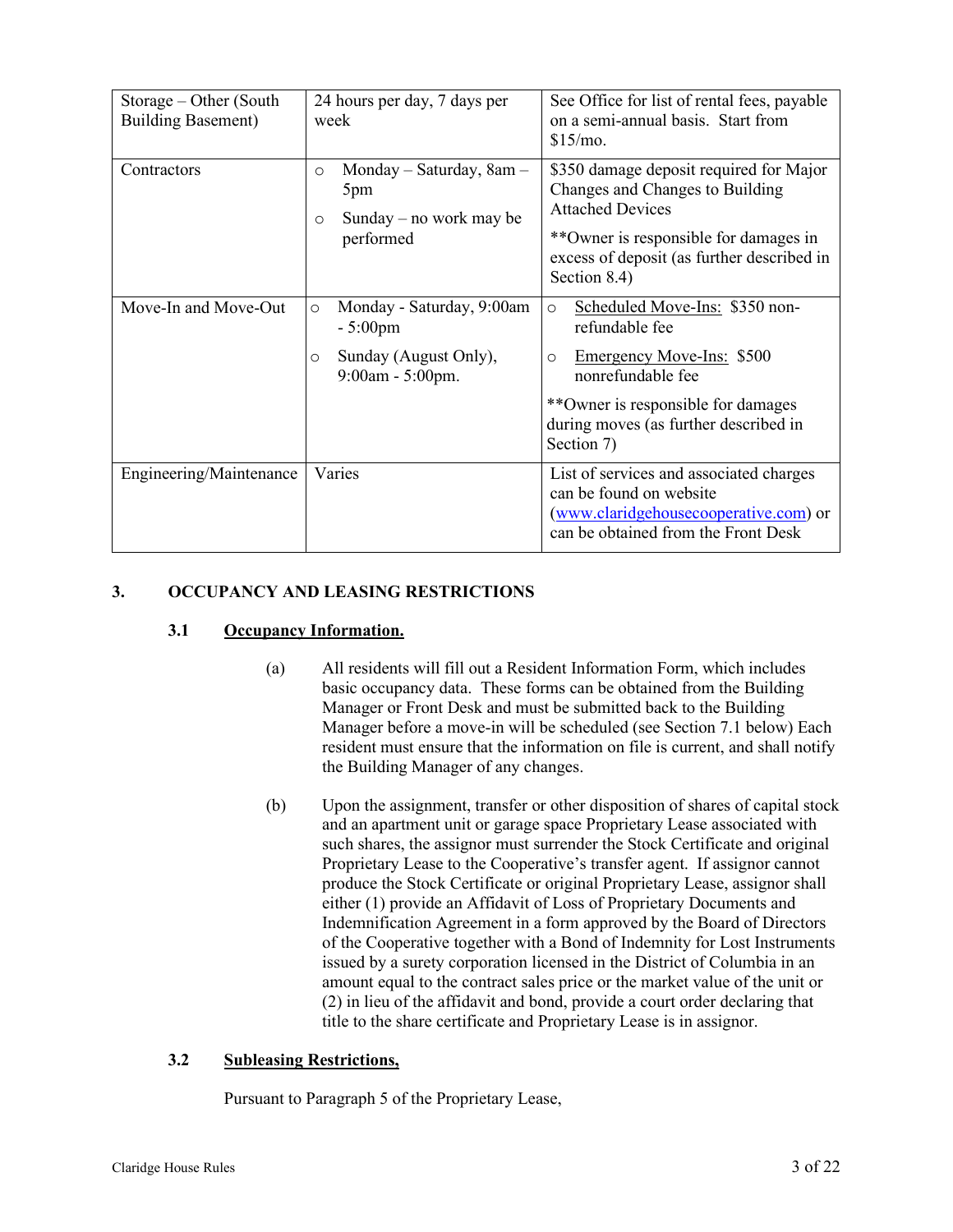- (a) A unit owner may from time to time lease his/her unit; provided, however, that any such lease is on a written form prescribed by the Board. The term of the lease must be for a minimum of six (6) months (not including renewals), except that lessee may sublease the Apartment one time annually without regard to the duration of the sublease, provided that such sublease must still comply with the provisions of Section [3.2\(b\),](#page-5-2) below). All tenants and subtenants shall observe the rules relating to occupancy and use of the Building.
- <span id="page-5-2"></span>(b) Unit owners shall forward a conformed copy of the lease to the Building Manager. All new residents may be interviewed by the Building Manager or Assistant Manager before moving in. At this interview (or, if no interview is required, prior to scheduling a move-in date pursuant to Sectio[n 7.1](#page-18-1)**,** below) Management shall collect the move- in fee, a copy of the lease, and, if applicable, a copy of the garage lease (see Section [7.1](#page-18-1) below for additional move-in / move-out information).
- (c) The Building Manager must be notified of any renewal or change in the lease.

#### <span id="page-5-1"></span><span id="page-5-0"></span>**4. OWNER AND TENANT RESPONSIBILITIES**

#### **4.1 Conduct.**

- (a) The Corporation's employees, directors, officers and agents are expected to treat shareholders and residents in a courteous and businesslike manner. Likewise, shareholders and residents must at all times deal with the Corporation's employees, directors, officers and agents in a courteous and businesslike manner. Shareholders and residents shall not communicate with the Corporation's employees, directors, officers or agents in a rude, abusive, harassing, intimidating or threatening manner.
- (b) The Corporation's staff and contractors work under the direction of the Manager. Shareholders and residents may not direct or interfere with the work of any staff member or contractor employee.
- (c) Concerns about staff members or contractors must be submitted to the manager in writing. Concerns about the Manager's performance or about the Corporation's policies must be submitted to the Board of Directors in writing.
- (d) Residents shall not make or permit to be made any disturbing noises or do or permit to be done any act which unreasonably interferes with the rights, comforts and convenience of any other resident. Residents should exercise special caution between the hours of 10:00pm and 7:00am.
- (e) Residents shall not permit any extra-hazardous material to be brought into the Building or garage nor shall residents permit or engage in any extra hazardous acts in the Building. Residents shall not keep gasoline or other explosive or highly flammable material in units, the garage or storage areas.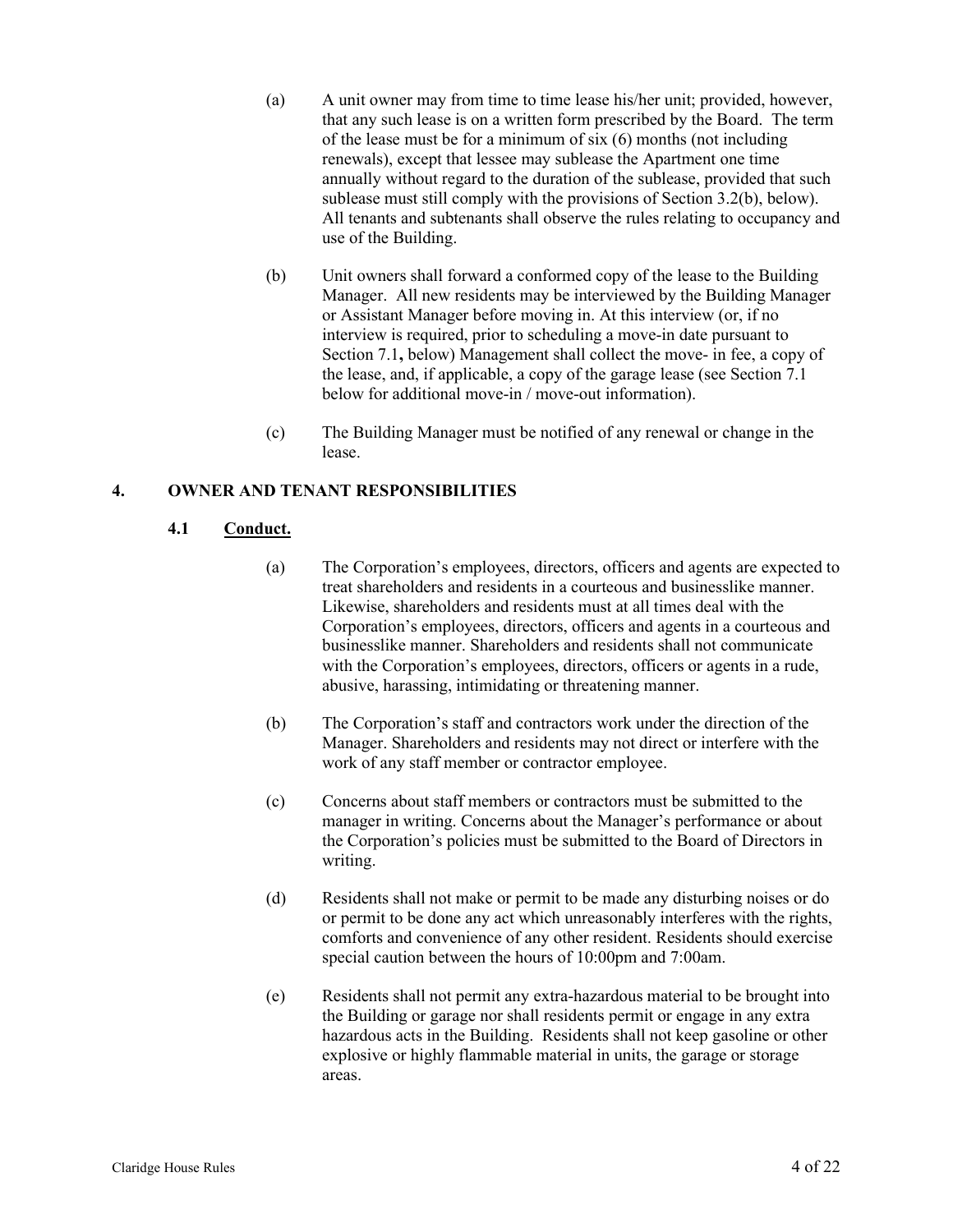#### <span id="page-6-0"></span>**4.2 Interaction With Front Desk And Management Personnel.**

- (a) Relationship between Cooperative employees and residents: If any money or articles of any description are left with any building employee by or at the request of a resident, such employee shall be the agent of the resident and not of the Cooperative and shall be acting at the sole risk of the resident. The Cooperative does not assume any responsibility for loss or damage in such case.
- (b) Desk personnel are available to take messages. Owners and residents are not to ask Desk personnel to act as their agents for the sale or rental of personal property. Desk personnel will, however, provide access to a registry of shareholders having units for rent or sale.

## <span id="page-6-1"></span>**4.3 Units.**

- (a) The maximum occupancy permitted by the cooperative will be: two (2) persons per efficiency unit; two (2) persons per one- bedroom unit, and four (4) persons per two - bedroom unit.
- (b) The owner of each unit shall maintain it in good order and repair and in a clean and sanitary condition.
	- (i) Extermination service is provided on a regular basis by the Building. Extermination services will be provided free of charge upon turnover of tenants and otherwise as requested by Owners.
	- (ii) Noisy maintenance and installation work is permitted only during the hours set forth in Section [8.4\(b\).](#page-22-2)
	- (iii) If faulty plumbing equipment in a unit result in water damage to any other units or the common areas, the owner with the faulty plumbing equipment is financially responsible. Sink backups and leaks shall be reported immediately to the Front Desk or Building Manager. Work orders for clearing slow drains or for other minor problems can be submitted via BuildingLink or by informing the Front Desk.
	- (iv) As required by District of Columbia law, each unit must be equipped with a working smoke detector. These may be purchased through the Building, and will be checked regularly for proper operation by the Building maintenance staff. Owners are responsible for the installation and upkeep of smoke detectors.
	- (v) No pets of any kind are permitted in any unit or on Claridge House Cooperative property, nor shall any pets belonging to non-residents be permitted into these areas. The sole exception to this rule will be made in the case of bona fide service animals required to assist handicapped residents or their guests.
	- (vi) No member or resident (or any agents, employees or contractors of either of them) shall alter any lock or install a new lock on any exterior door leading to an apartment without prior written notice to the Management office. At the time of installation of any such lock, the member or resident shall provide the Building Manager (and, if desired, the Front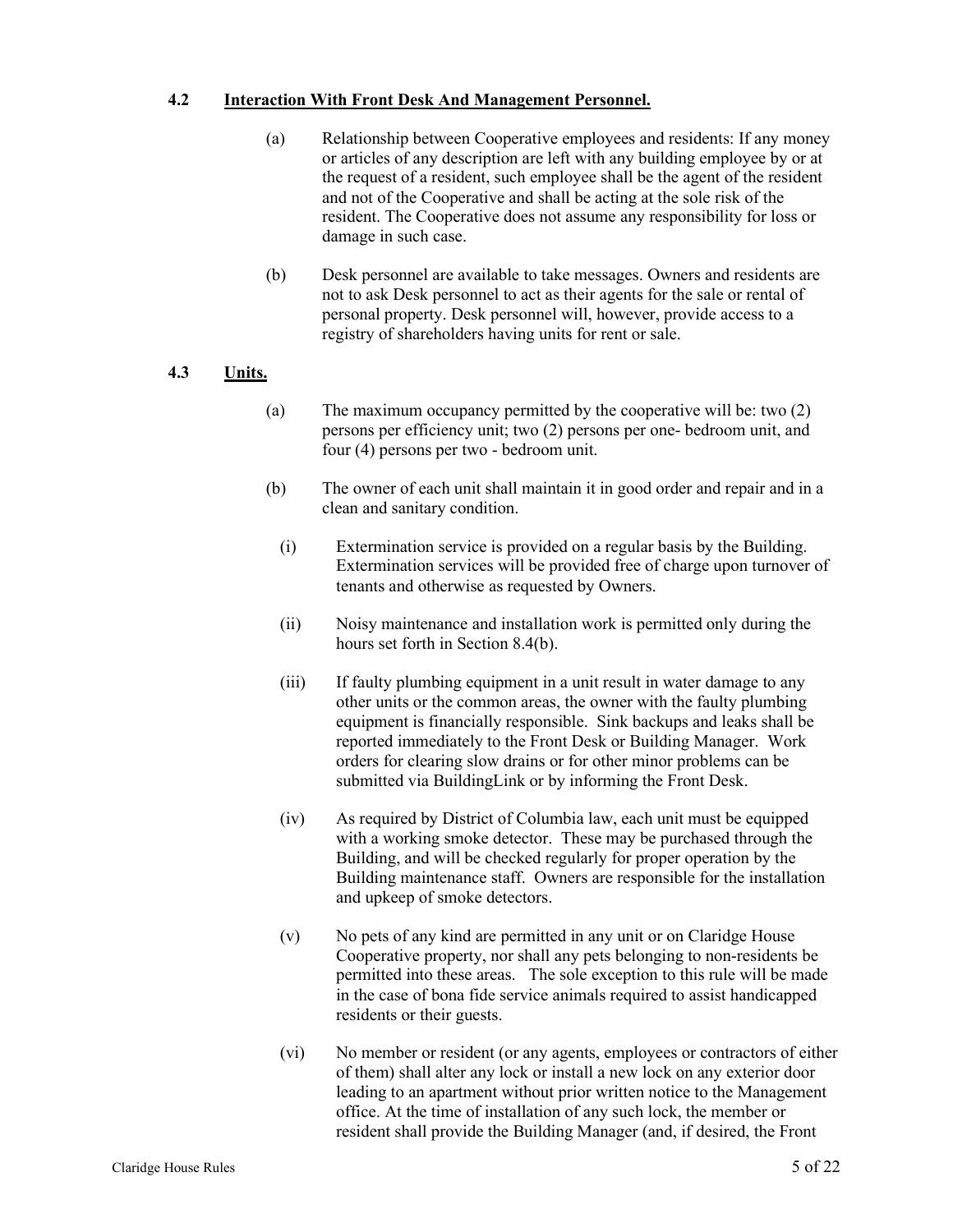Desk) with keys to units to be used in accordance with Section [6.](#page-16-0)Owners or tenants who lose their keys shall report this to the Building Manager immediately so that the building access key may be deactivated. In such a situation, it is also advisable to change the locks on the individual door.

- (vii) All electrical equipment of any kind or nature installed or used in each apartment shall fully comply with all rules, requirements and recommendations of the local Board of Fire Underwriters and the public authorities having jurisdiction and the shareholder shall be exclusively liable for any damage or injury caused by any such electrical equipment in the shareholder's apartment or in any other part of the building.
- (viii) In order to conserve energy and reduce utility costs, residents are requested to keep their windows closed when the air conditioners or heaters are running.
- (ix) Toilets and other water and sewer equipment shall not be used for purposes other than those for which they were designed; no sweepings, diapers, rags, ashes or other improper articles shall be placed therein.
- (x) The installation of clothes washers/dryers in units is prohibited.
- (xi) Absolutely no waterbeds are permitted in the Building.
- (xii) At least seventy-five percent (75%) of the flooring in each unit must be covered by carpeting, excluding all areas covered by furniture, all closets, kitchens and bathrooms but specifically including all traffic areas such as hallways and the entryways. The Building reserves the right to inspect any unit to determine compliance.
- (xiii) Draperies, curtains, or window blinds must be installed by each unit owner on all windows of each unit and must be so maintained thereon at all times. Such draperies, curtains or blinds must cover the entire window. The exterior surfaces of such draperies or curtains (the surface visible from outside the unit) must be white, off-white, or beige in color. No unit owner shall cause or permit anything to be hung, displayed, or exposed on the exterior of the unit or a common element appurtenant thereto whether through or upon windows, doors or masonry of such unit. The prohibition herein includes, without limitation, laundry, clothing, rugs, signs, awnings, canopies, shutters, flags, radio or television antennas, or any other item. Failure to correct a violation within fourteen (14) days shall result in additional fines of \$25.00 for each additional 14-day period.

#### <span id="page-7-0"></span>**4.4 Garage.**

(a) All garage spaces are to be used for automobiles, motorcycles or gas/electric scooters only. Each space is reserved exclusively for use by the shareholder who owns the share of stock assigned to that space or the resident designee of such shareholder. All parking shall be in designated spaces only. All residents must observe and abide by all parking regulations as promulgated by the Board of Directors and local authorities.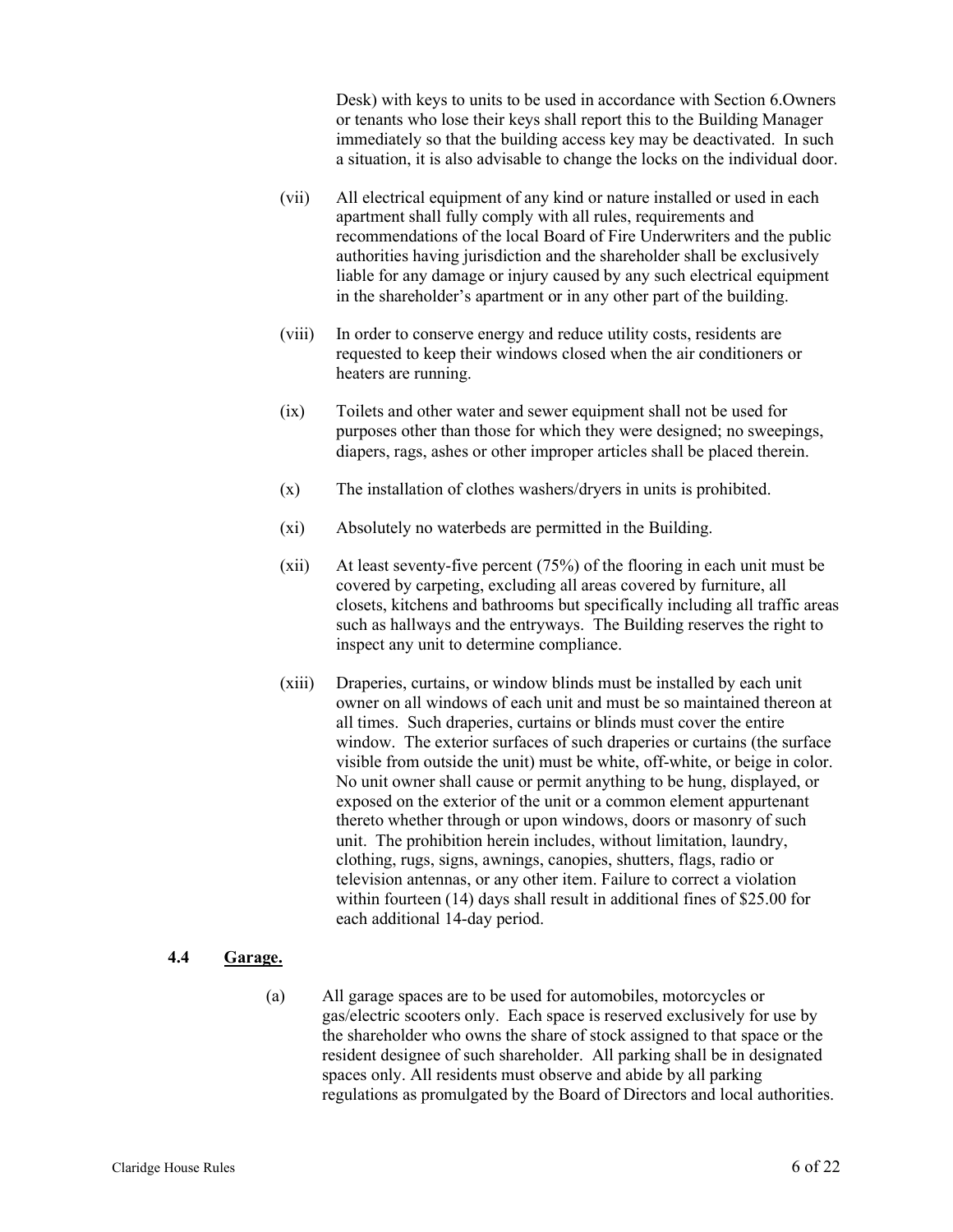- (b) District of Columbia law prohibits parking which blocks sidewalks or driveways or impedes or prevents ready access to any entrance or exit from the Building or another vehicle.
- (c) Maintenance or repair work to automobiles is not permitted in the garage. This includes washing and waxing.
- (d) Use of the garage spaces shall be at the sole risk of the user of such garage space. The Cooperative assumes no responsibility and shall not be liable in the event of loss, destruction, theft of, or damage to any vehicle, bicycle, motorcycle or other items left within the garage area.
- (e) If a resident's space is occupied without permission, we suggest the resident call the police directly for ticketing and towing.

#### <span id="page-8-1"></span><span id="page-8-0"></span>**4.5 Bicycle Storage Facilities,**

- (a) All bicycles must be stored in either (a) the bicycle racks provided in the North Building garage, or (b) in the bicycle storage room in the basement of the South Building. Bicycles are not permitted in the common areas, elevators, or individual Units. Bicycles stored in either location must be registered with the Management Office. Bicycles which are not registered may be disposed of by the Association. There is no fee for bicycles being stored in the North Building garage or the South Building.
- (b) Bicycle storage locations (both in the North Building garage and in the South Building basement) shall be used solely for bicycle storage. Residents and owners shall not use or allow the storage areas to be used for an illegal purpose, for the storage of any material deemed hazardous by reason of being explosive and/or inflammable, or in any manner which will or may result in an increase in the hazard insurance premium paid by The Claridge House.

#### **4.6 General Storage Facilities.**

- (a) General storage lockers are available for rent from the Cooperative. The resident or owner renting such storage lockers are required to provide their own lock to secure the storage locker. The Claridge House shall have no liability for the loss of, or damage to, the lock or any possessions or property in any storage locker.
- (b) Storage lockers shall be used solely for storage and residents and owners shall not use or allow the storage lockers to be used for an illegal purpose, for the storage of any material deemed hazardous by reason of being explosive and/or inflammable, or in any manner which will or may result in an increase in the hazard insurance premium paid by The Claridge House.

# <span id="page-8-3"></span><span id="page-8-2"></span>**5. USE OF COMMON AREAS**

#### **5.1 Generally.**

(a) This Building is a smoke-free building. No smoking is permitted in the premises or in any of the common areas, including the hallways, lobby, elevators, laundry rooms, stairwells, basement, exercise rooms, business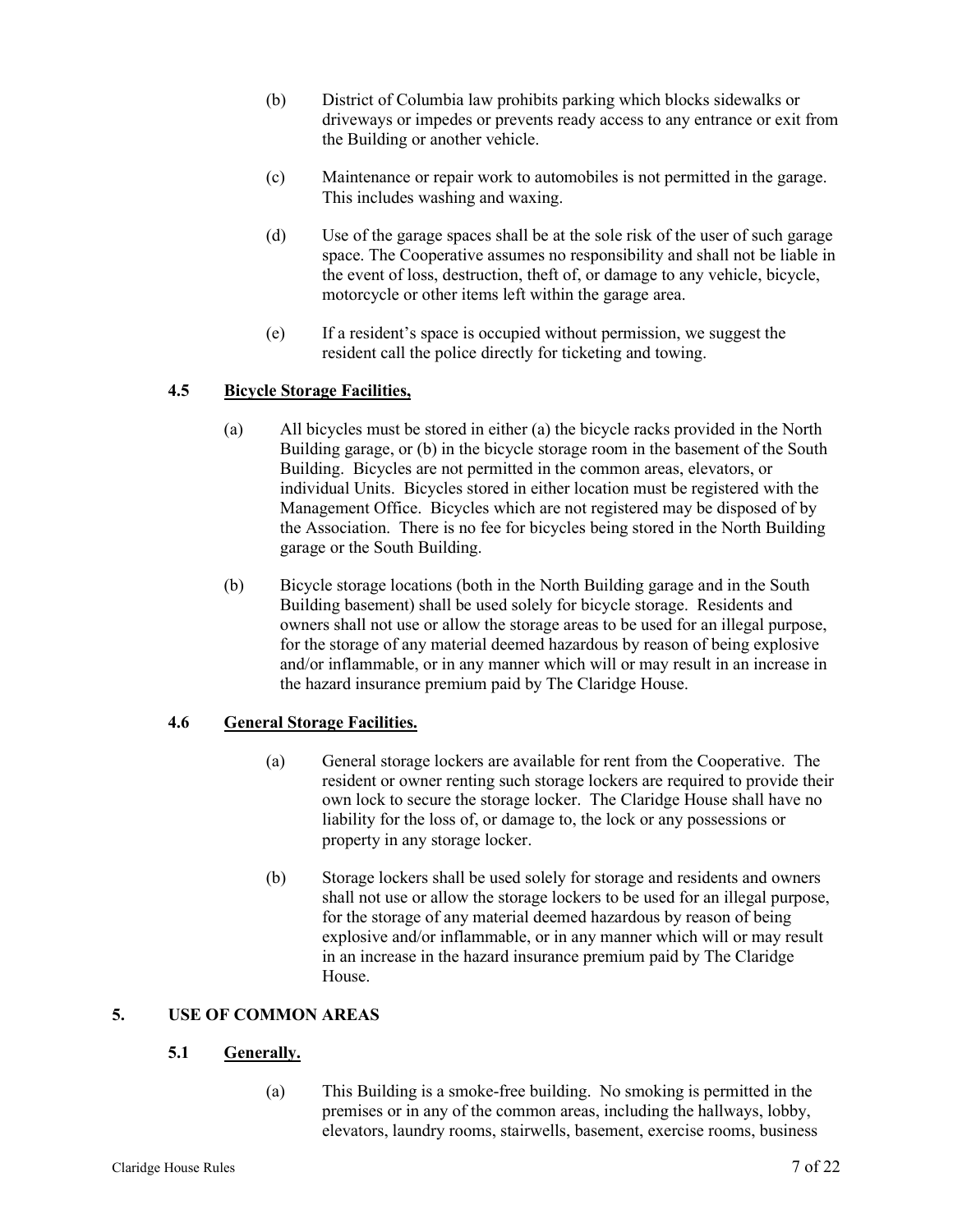center, entertainment lounge, library, terrace, pool or garage.This also includes the patio and BBQ areas.

- (b) Decorum and dress in the common areas must be appropriate and in keeping with the particular common areas and the high standard of the Claridge House Cooperative. Residents must be clothed, including tops and footwear, in the lobbies, halls and elevators.
- (c) Children shall not play in common areas.
- (d) Use of bicycles, skateboards, scooters, or other similar devices is not permitted in common areas.
- (e) No signs are permitted in any common area, either inside (including unit doors) or outside the building. Distribution of commercial and political literature (including restaurant menus, television/phone/cable advertisements, etc.) within the building is prohibited. Written materials may be placed in residents' boxes at the Front Desk.
- (f) With the exception of seasonal decorations between the Monday before Thanksgiving and the end of January, no decorations may be hung outside of the apartment doors.
- (g) Residents must immediately report spills in the common areas to the Front Desk. Please specify the nature of the spill so that an appropriate removal agent can be promptly applied.

#### <span id="page-9-0"></span>**5.2 Lobby and Hallways.**

- (a) The lobby is for ingress and egress of persons and hand carried items only. Large items and deliveries must be accomplished according to the movein/out rules.
- (b) The halls and passageways of the Building shall not be obstructed or used for any purpose other than ingress and egress.
- (c) Door-to-door soliciting is prohibited, either by occupants or by others, within the Building.
- (d) Posting is not allowed except on the bulletin board located in the South Building lobby and online at [www.claridgehouseresidents.com.](http://www.claridgehouseresidents.com/)
- (e)
- (f) The rear and side doors of the Building shall be used only for emergencies, authorized maintenance activities, and deliveries and moves which have been scheduled with the Management Office. Garage doors shall be used only for routine resident traffic and for the activities listed above.

#### <span id="page-9-1"></span>**5.3 Elevators.**

Passenger elevators are primarily for the use of passengers and their handheld packages. Furniture, trunks, carts, bicycles, and other objects which obstruct the normal use of passenger elevators must be transported in the service elevator when it is available.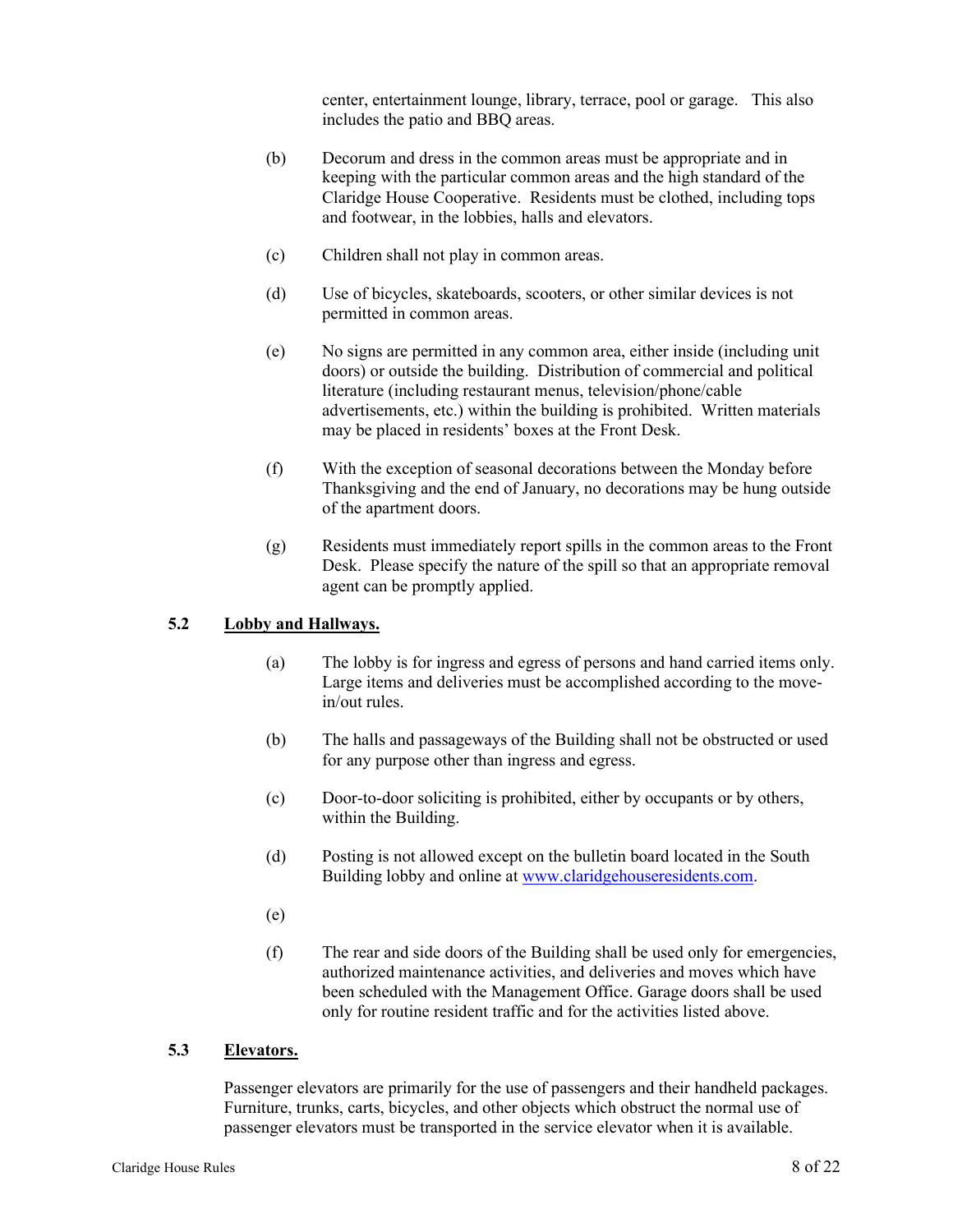#### <span id="page-10-0"></span>**5.4 Trash Rooms.**

- (a) Garbage and refuse shall be disposed of in the trash chutes between the hours of 7:00am and 11:00pm. Household garbage not suitable for the kitchen disposal must be placed in small plastic bags and tightly secured before being placed in the trash chute. Large boxes, wire hangers, aerosol cans, glass of any kind, or boxes larger than milk cartons should not be put into the chute, but rather placed on the shelves provided. Recyclable articles shall be placed in the appropriate bins, which are located in the South Building Basement stairwell and in each of the North Building laundry rooms. Large bags containing trash, garbage or other material shall not be left on the floor of the trash rooms, but should be brought to the trash rooms. If direction or assistance is needed please contact the Front Desk. Residents are not permitted to place any garbage or refuse of any kind in the halls, other public areas, or garages of the Building.
- (b) Large items such as furniture should not be placed in the trash room. Residents should call the Front Desk to arrange for disposal. The cost of disposal will be charged to the Resident.

#### <span id="page-10-1"></span>**5.5 Laundry Facilities.**

- (a) Laundry facilities may be operated on a twenty-four (24) hours basis, seven days per week. In fairness to others, individuals in the North Building should not use laundry rooms on floors other than those on which their units are located.
- (b) Laundry shall not be brought in by anyone from outside the Claridge House Cooperative. Laundry shall be dried only in laundry room dryers or inside units. Washing machines must not be overloaded and are not to be used for washing rugs.
- (c) In consideration of other residents, laundry shall be removed promptly from washers and dryers when their cycles are complete. Lint screens must be cleaned.
- (d) To prevent damage to the wall coverings and ceilings of the hallways, and because they are fire doors, laundry room doors must not be propped open.
- (e) Bleach must be transported to and from the laundry room in secured containers. Bleach damage to common elements, such as corridor carpet, will be assessed against the resident.
- (f) Owners who have domestic help must inform them of these rules.

#### <span id="page-10-2"></span>**5.6 Terrace.**

- (a) Generally. The terrace is available for limited use by residents between the hours of 9:00am and 9:00pm.
	- (i) Residents shall not make or permit to be made any disturbing noises or do or permit any act which unreasonably interferes with the rights, privacy, comforts or conveniences of any other resident. Special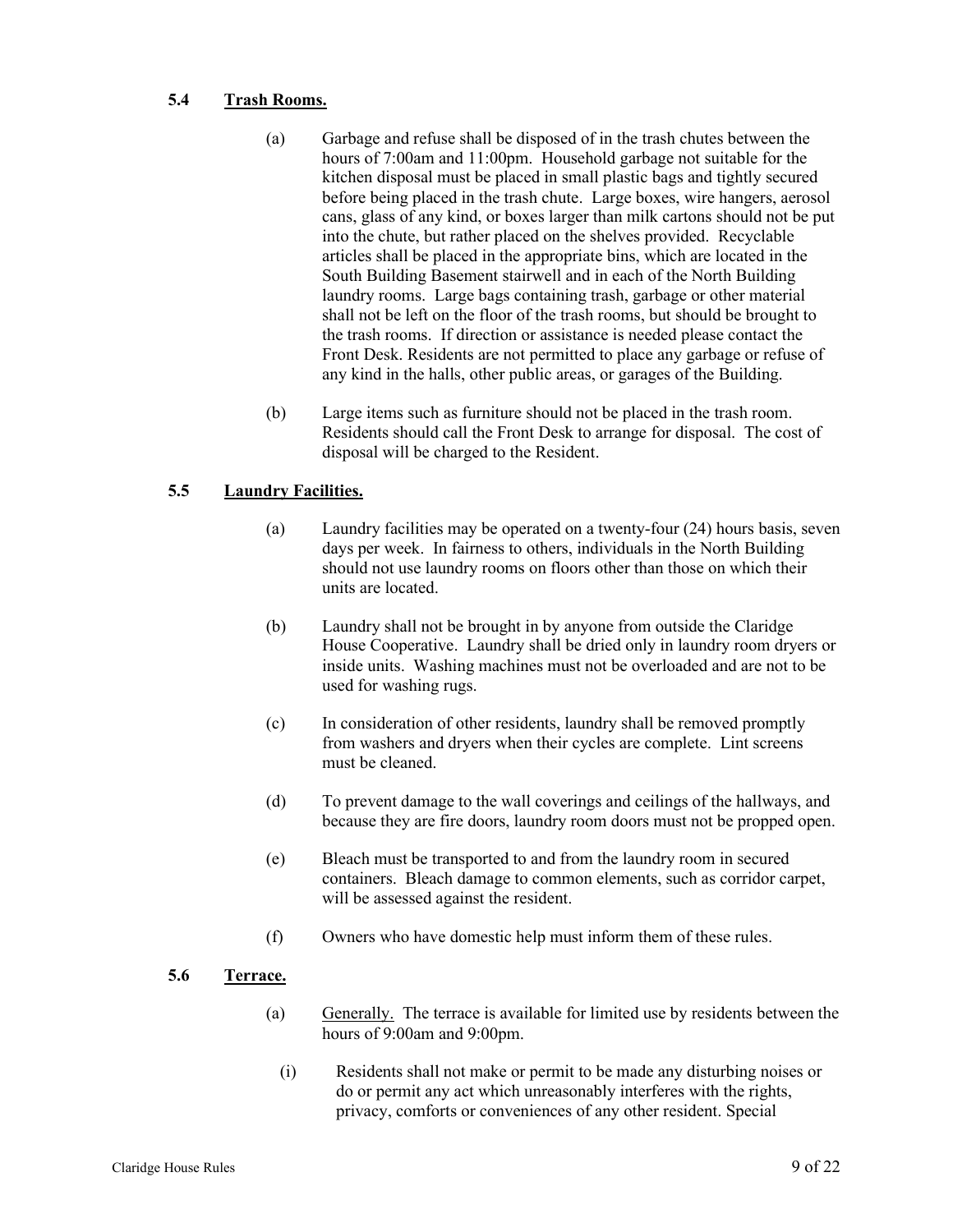consideration must be given to the residents occupying the apartments around the terrace.

- (ii) No sunbathing is allowed on the terrace.
- (b) Private Gatherings. The terrace is available for private parties on a limited basis. A written request and plan of activity shall be submitted in duplicate to the Board of Directors no later than fifteen (15) days prior to the proposed event. Should the date of a requested activity occur prior to a Board Meeting, the President of the Board of Directors along with a recommendation from the Building Manager may approve or disapprove an activity request. The plan must include at least the following:
	- (i) Name, apartment number, home and work telephone number of the resident.
	- (ii) The date and hours of the proposed use.
	- (iii) The maximum number of attendees.
	- (iv) Arrangements for guest traffic (use of facilities, parking, etc.).
	- (v) Type and method of serving of food and beverages.
	- (vi) Trash disposal and clean-up plan.
	- (vii) Any other information relevant to the approval or disposal of the request.

The approval or disposal of a request for private use of the terrace shall be in the sole discretion of the Board of Directors. The Board reserves the right to issue specific instructions and limitations with respect to any proposed use of the terrace facility.

#### <span id="page-11-0"></span>**5.7 Pool.**

The following rules and regulations are for your protection. Your cooperation will contribute to the pleasure and safety of all.

- (a) Children under 12 years of age will not be permitted in the pool area unless accompanied by a responsible adult (18 years of age or older).
- (b) Bathers must shower before entering the pool. Bathers with long hair must wear caps.
- (c) Rowdyism, rough play and diving into the pool are prohibited.
- (d) No food or drink is permitted in the pool area, with the exception of bottled water and sports drinks that are in plastic containers.
- (e) No one under the influence of alcohol will be permitted in the pool area.
- (f) No radios will be permitted to play without the use of earphones.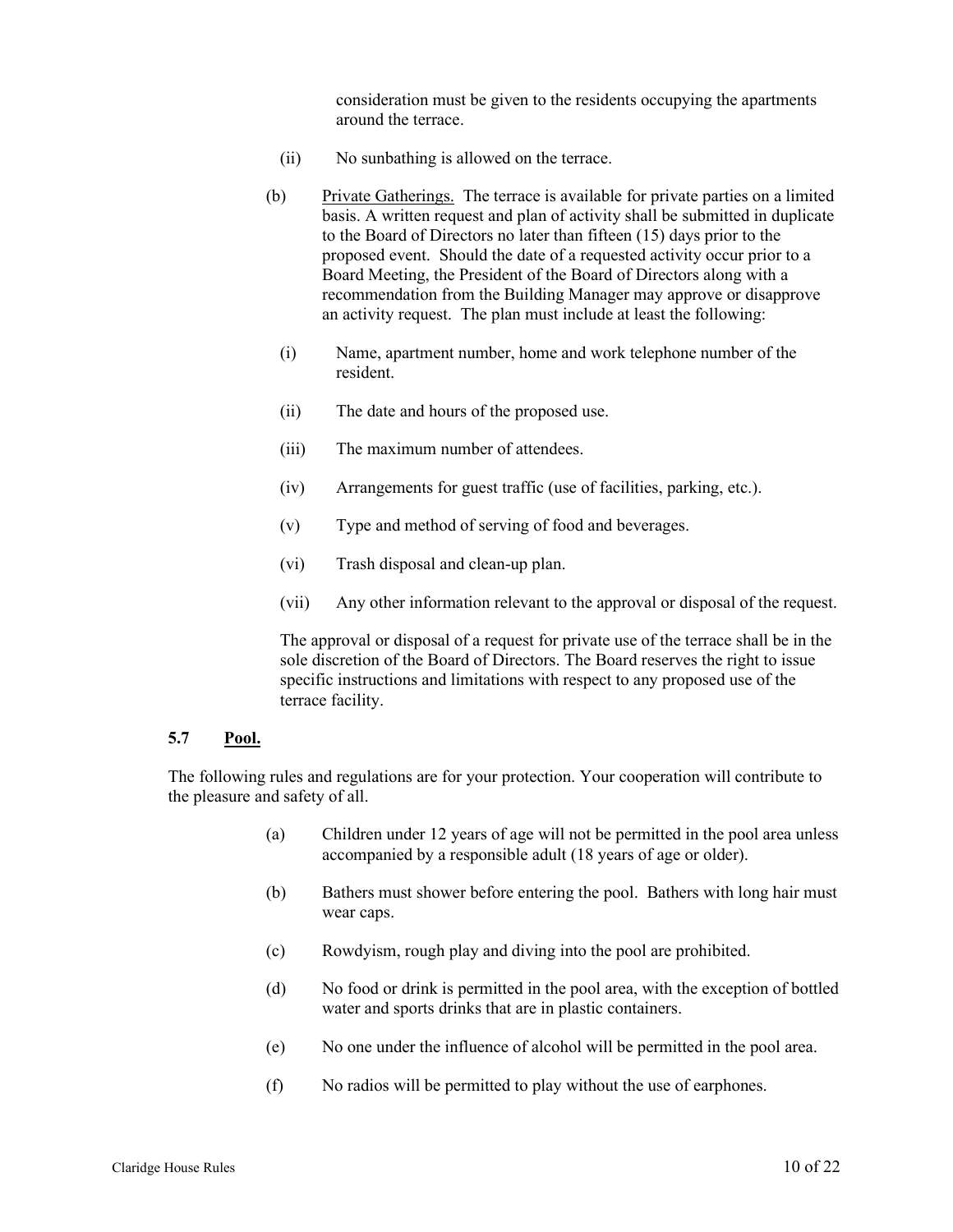- (g) The guard on duty is there for your protection and safety. The guard will enforce District of Columbia safety regulations and the instructions of the guard must be strictly complied with. The Board of Directors reserves the right to revoke or suspend swimming privileges of anyone for any violation of the Proprietary Lease, Bylaws, Rules and Regulations, Pool Rules or for non-payment of assessments, late charges or legal fees.
- (h) All accidents, no matter how minor, must be reported to the guard on duty and to the Building Manager's office. It will be the responsibility of the Building Manager's Office to inform the Board of Directors of any such accidents. When reporting an accident, make sure that you give the guard your full name and address, and explain how it happened. First aid supplies may be obtained from the guard.
- (i) Each resident named on a lease is allowed to obtain a pool pass. If a pool pass is lost, there will be a \$10.00 fee for its replacement. If a card has been mutilated, a free replacement will be given only if a recognizable portion of the original card is presented, otherwise a \$10.00 fee will also be applicable. The fees associated with the two above circumstances will not be refunded under any conditions. Pool passes must be returned by resident owners if they sell their shares or by renters when moving out of the Claridge House Cooperative.
- (j) Guest passes are available in the Management office or Front Desk: \$2.00 per guest pass on weekdays and \$4.00 per guest pass on weekends and holidays. When passes are picked up the resident will have to sign for them. The free passes will be dated for the day of pick-up or the following day only. The passes will also be collected at the door by the lifeguard.
- (k) Persons in bathing attire are required to wear appropriate cover and shoes (footwear) when passing through the lobby and other common areas and are not permitted to linger in the lobby or corridors.
- (l) All persons using the pool area do so at their own risk and sole responsibility. The Cooperative and the Management Company assume no responsibility for any accident or injury in connection with such use nor for any loss or damage of personal property of any kind. Persons using the pool covenant and agree with the owners and management, for and in consideration of the use of the pool as an added facility, to make no claim against the owners or management for or on account of any loss of life or personal injury or damage to or loss of personal property. Resident owners and renters alike agree to save harmless the Cooperation and management from any and all liabilities and actions of whatsoever nature by any resident owners, renters or guests in connection with use of the swimming pool or pool area.
- (m) The pool may be closed at any time due to breakdown, weather, or other difficulties, at the discretion of the Board of Directors, the Building Manager, or the guard on duty.
- (n) All residents will be held responsible for all actions of their guests.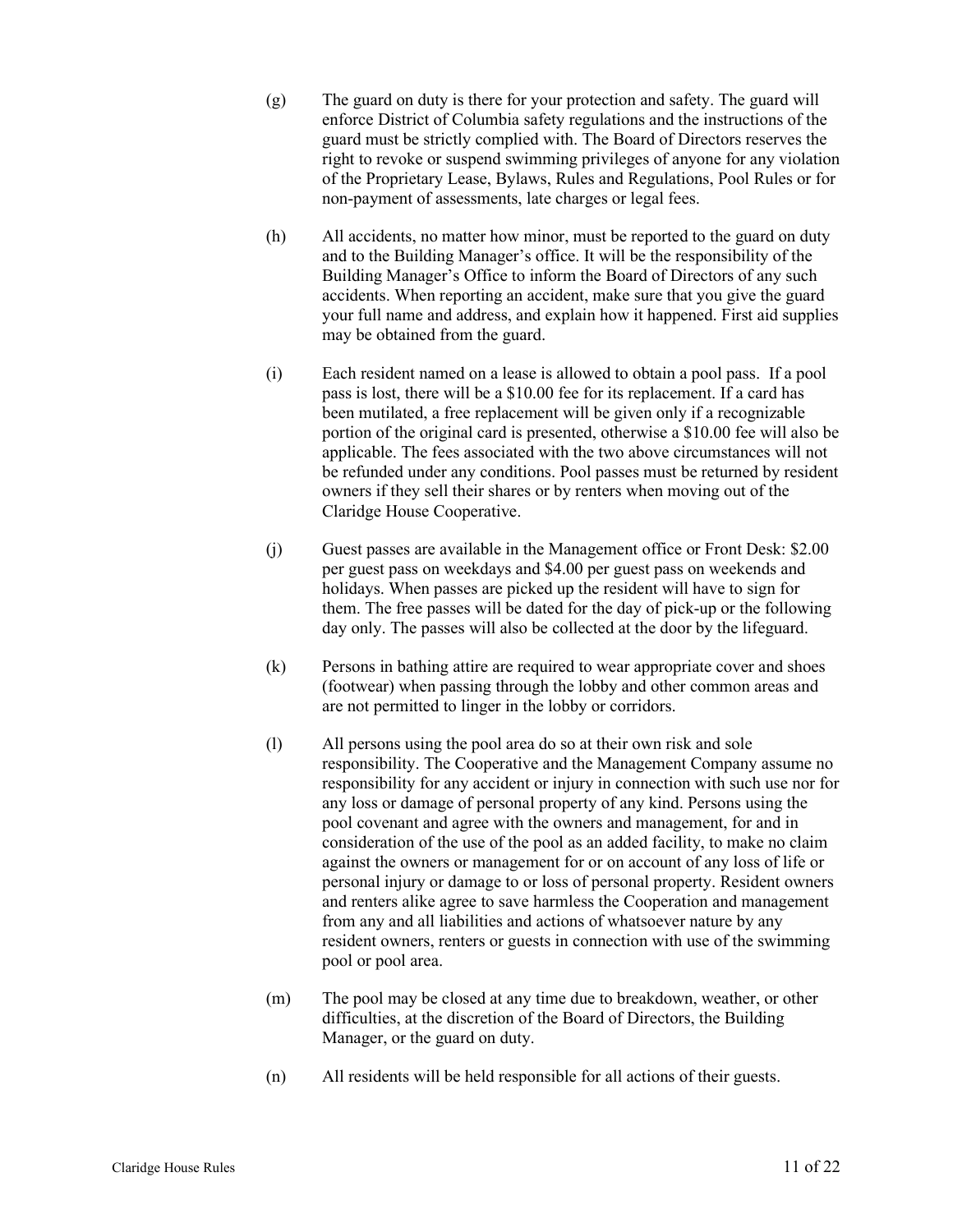- (o) The pool opens on Memorial Day weekend and generally closes mid-September. While the pool is open, its hours of operation are: (i) Tuesday through Friday, noon to 9:00pm, and (ii) Saturday and Sunday, 10:00am – 9:00pm.
- (p) The Board of Directors reserves the right to revoke or suspend swimming privileges at any time without prior notice, at its discretion.
- (q) Requests may be submitted for the use of the pool by tenants during the periods of time which it is not scheduled for public use by the residents of the Building.
- (r) The approval or disapproval of a request for the private use of the pool is in the sole discretion of the Board of Directors. The Board reserves the right to issue specific instructions governing use of the facility.

#### <span id="page-13-0"></span>**5.8 Fitness Center.**

- (a) General.
	- (i) Use of fitness equipment is limited to Residents. The room may be used only for the purposes of physical exercise, except where express written permission is granted by the Board.
	- (ii) Residents use the Fitness Center at their own risk.
	- (iii) Persons in workout attire are required to wear appropriate cover when passing through the lobby and other common areas and are not permitted to linger in the lobby or corridors.
	- (iv) Residents shall maintain appropriate decorum in the Fitness Center. Littering and loud or disorderly conduct are prohibited.
	- (v) No food or drink is permitted in the Fitness Center, with the exception of bottled water and sports drinks.
	- (vi) Alcoholic beverages are expressly prohibited in the Fitness Center.
	- (vii) Children under 18 must be accompanied and supervised by an adult.
	- (viii) Due to the limited space available, personally provided exercise apparatus (e.g., exercise mats and exercise balls) are prohibited in the Fitness Center.
	- (ix) The Fitness Center may only be occupied by persons actively using the fitness equipment.
	- (x) Residents may not converse on cellular phones while in the fitness room, as this is disruptive to other users and is not compatible with safe use of the exercise equipment.
	- (xi) When listening to TVs or portable audio devices, headphones must be used.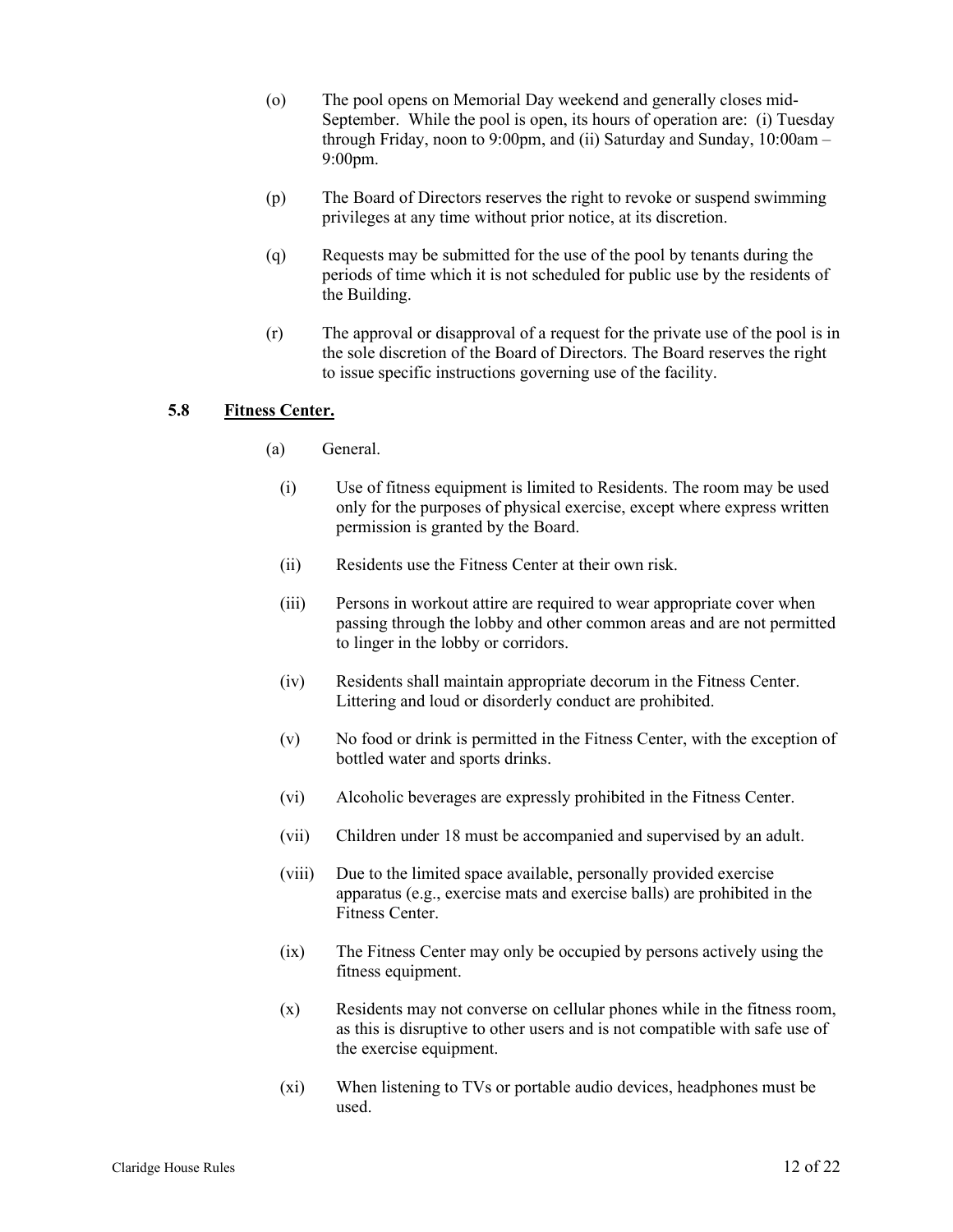- (b) Use of Equipment.
	- (i) Equipment users must clean equipment with disinfectant spray and paper towels after use.
	- (ii) Users of the Fitness Center must turn off televisions, lights and fans when leaving, if the room is otherwise unoccupied.
	- (iii) Equipment users must immediately report any equipment problems or malfunctions to the Building Manager or the Front Desk Attendant.
	- (iv) When another Resident is waiting, there is a 30-minute time limit on the use of any particular exercise machine.

#### <span id="page-14-0"></span>**5.9 Business Center.**

- (a) Use of the business center is limited to Residents.
- (b) Residents are responsible for the proper use and maintenance of the business center, and should respect the privacy and property rights of other residents, particularly those whose units abut the business center, and are not permitted to play loud music or engage in excessively loud conversation.
- (c) Residents will be held responsible for any damage or expense (cleaning, repair or replacement) they cause to the business center, furniture or fixtures.
- (d) Both phone calls and faxes are limited to local area calls only. Anyone requiring the use of long distance must use a calling card. Use of directory assistance is not permitted.

#### <span id="page-14-1"></span>**5.10 Library.**

- (a) Use of the library is limited to residents and their guests.
- (b) Residents are responsible for the proper use and maintenance of the library, and should respect the privacy and property rights of other residents, particularly those whose units abut the library.
	- (i) Proper use of the library include reading, use of laptops or other quiet activities.
	- (ii) Persons using the library are prohibited from:
		- (A) engaging in noisy conversations or other noisy activities,
		- (B) using cell phones,
		- (C) blocking the entrances or egresses to the library, including the exterior door,
		- (D) admitting people into the Claridge House through the exterior door in the library, and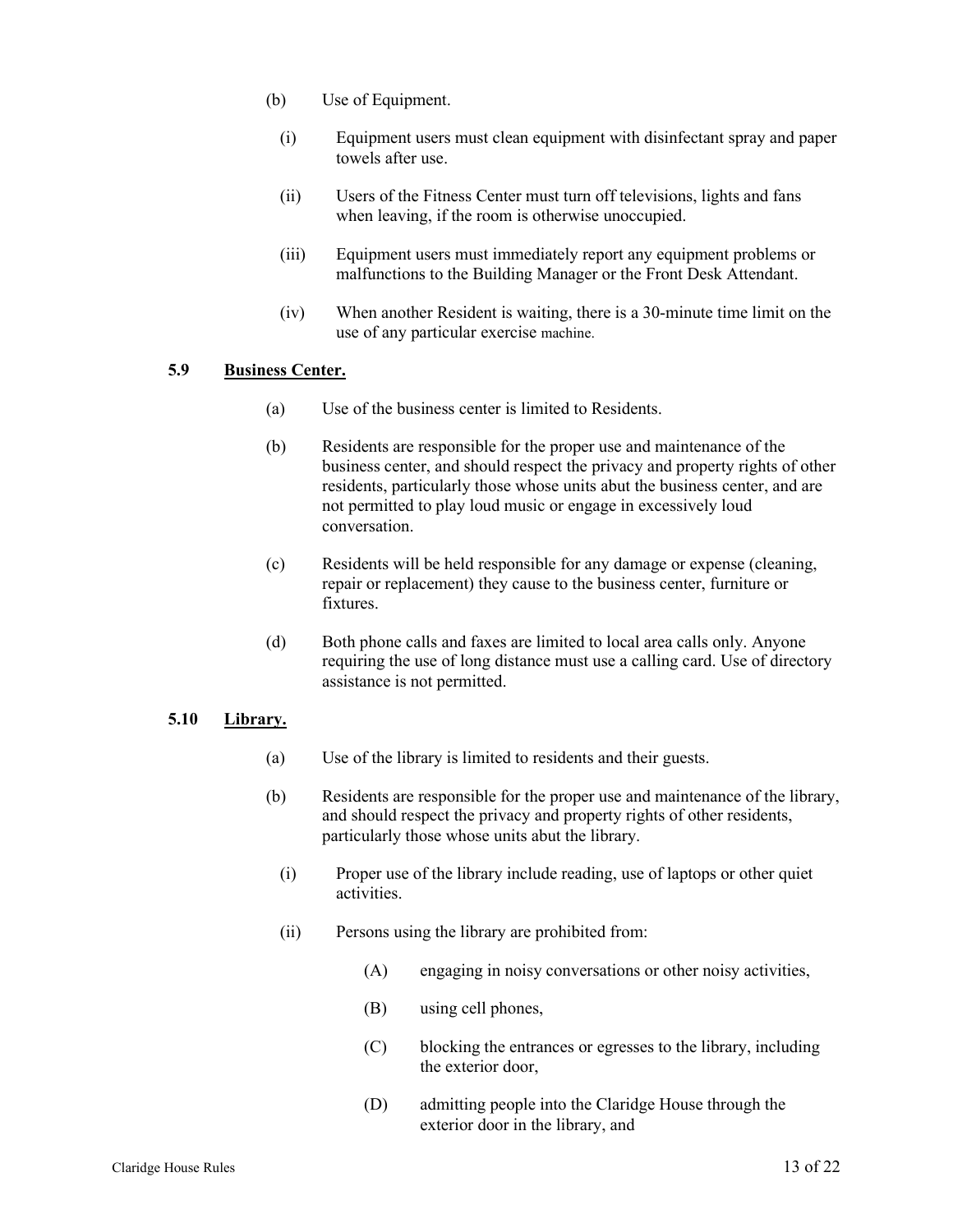- (E) Extended/overnight stays.
- (iii) No food or drink is permitted in the library, with the exception of bottled water.
- (c) Residents will be held responsible for any damage or expense (cleaning, repair or replacement) they or their guests cause to the library, furniture or fixtures.

#### <span id="page-15-0"></span>**5.11 Community Room.**

- (a) General. The Community Room is available for use by residents between the hours of 9:00am and 12:00am.
	- (i) Residents shall not make or permit to be made any disturbing noises or do or permit any act which unreasonably interferes with the rights, privacy, comforts or conveniences of any other resident. Special consideration must be given to the residents occupying the units that abut the community room.
	- (ii) The use of the kitchen in the community room by residents is prohibited except with the prior written approval of the Building Manager, which approval will only be granted for Claridge House-sponsored events.
	- (iii) Residents will be held responsible for any damage or expense (cleaning, repair or replacement) they or their guests cause to the community room, furniture or fixtures.
- (b) Private Parties. The Community Room is available for private parties on a limited basis for a cost of \$100 for up to five (5) hours usage. A written request and plan of activity shall be submitted in duplicate to the Board of Directors no later than fifteen (15) days prior to the proposed event. Should the date of a requested activity occur prior to a Board Meeting, the President of the Board of Directors along with a recommendation from the Building Manager may approve or disapprove an activity request. The plan must include at least the following:
	- (i) Name, apartment number, home and work telephone number of the resident.
	- (ii) The date and hours of the proposed use.
	- (iii) The maximum number of attendees.
	- (iv) Nature of the event (e.g., study session, social gathering, business meeting).
	- (v) Arrangements for guest traffic (use of facilities, parking, etc.).
	- (vi) Type and method of serving of food and beverages.
	- (vii) Trash disposal and clean-up plan.
	- (viii) Any other information relevant to the approval or disposal of the request.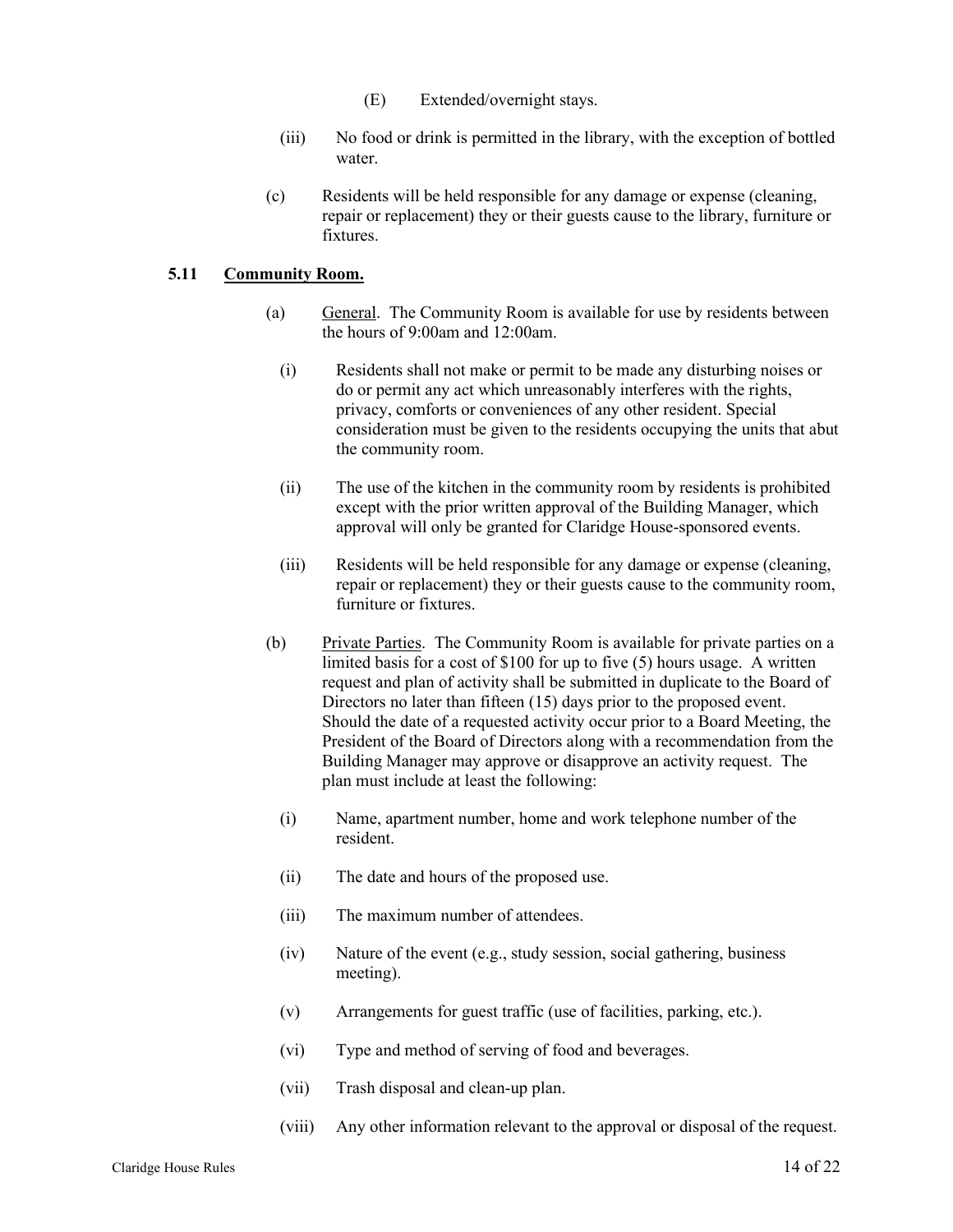The approval or disposal of a request for private use of the Community Room shall be in the sole discretion of the Board of Directors. The Board reserves the right to issue specific instructions and limitations with respect to any proposed use of the community room.

A check for \$250 (the damage deposit) must also be attached to the reservation form. This deposit will be refunded to the Resident within three (3) business days after the event if there is no damage to the Community Room or its equipment or furniture**.** If the cost to repair damages exceeds the amount of the deposit, the Resident will be assessed the remaining balance.

#### <span id="page-16-1"></span><span id="page-16-0"></span>**6. ACCESS TO BUILDING AND THE UNITS**

#### **6.1 Key and Garage Fobs.**

Key and/or garage fobs (used for access into the Claridge House via the North Building lobby and through each of the garages) are available to Residents who are named on leases and to Shareholders. Each fob is assigned to a particular individual and may not be transferred. To obtain a fob, a completed form is required with a photo I.D. Fobs may be obtained from the Management office. The deposit fee for a key fob is \$25.00 and \$70.00 for a garage fob.

#### <span id="page-16-2"></span>**6.2 Maintenance and Emergency Use Keys.**

- (a) For the purpose of performing any of the repairs or maintenance required or authorized by the Articles of Incorporation, the Bylaws, the Proprietary Lease or these rules and regulations, or in the event of an emergency or to abate any conditions involving the health, safety or welfare of the residents or damage to property, the Cooperative, through its duly authorized agents or employees, shall have the right after reasonable efforts to give notice to the shareholder or occupant, to enter any apartment at any hour considered to be reasonable under the circumstances.
	- (i) A resident shall grant access to his apartment to the Board of Directors, the Management Agent, the Building Manager, or other person authorized by the Board of Directors for the purpose of making inspections related to the compliance with the Bylaws, rules and regulations of the Cooperative, for insurance purposes or to make repairs where a member or tenant has failed to properly maintain the apartment, upon reasonable notice.
	- (ii) In the event of entry into an apartment without prior consent of the member or resident, a notice stating the nature, purpose and time of such entry, the names of all persons who participated in the entry, and a statement detailing the steps taken to secure entry by permission shall be furnished to the resident of the apartment at the time of entry.
	- (iii) In the case of emergencies, if no key was provided to the Building Manager (as required in Section [4.3](#page-6-1) above), the Building Manager may authorize forced access into a unit and charge the member of the unit for the cost of entry and repair of any damages sustained as a result of forced entry.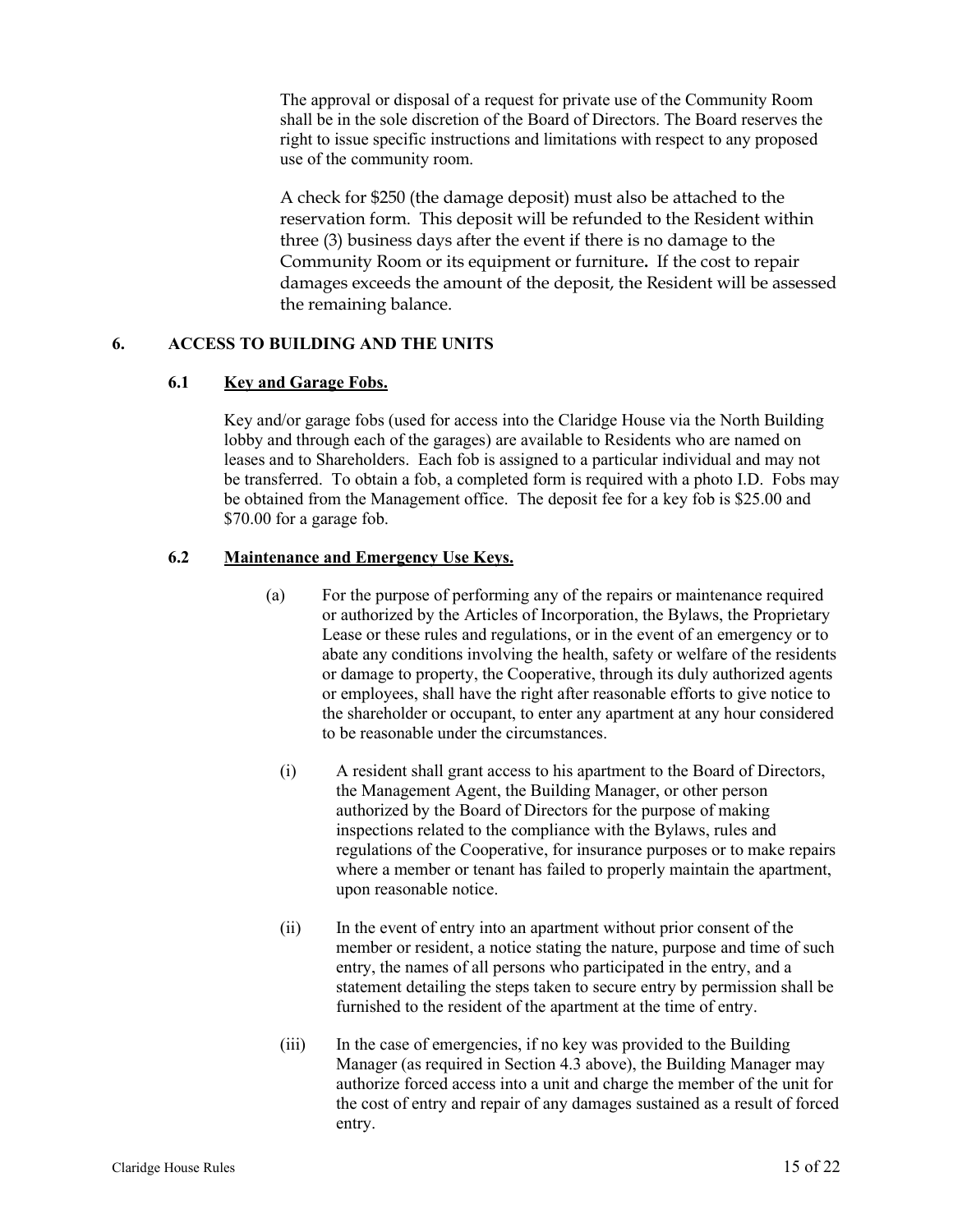(b) No other person shall be admitted to a unit during the resident's absence except with prior written permission of the resident.

## <span id="page-17-0"></span>**6.3 Convenience Keys.**

At the resident's option, a "convenience key" may be registered with the Front Desk for use only by the resident or other person(s) who have written authorization from the resident, in the form of an admit slip. A key envelope will be provided, and only keys sealed in such envelopes will be registered. Once signed out, a resident may return the key to the Front Desk for future use. Proper identification must be provided before a sealed key envelope will be signed out. In the case of admits, a signed admit slip must be on file.

#### <span id="page-17-1"></span>**6.4 Inspections.**

A mandatory, comprehensive inspection of each unit will be conducted twice a year. This inspection will include air-conditioning units, toilets, sinks, showers/tubs, main cutoff valves for the bathroom and smoke detectors. The Building will provide reasonable advance notice of unit inspections. Residents who do not provide access to their units may be fined for failure to provide access. If the Building makes required repairs, the unit owner will automatically be invoiced for the repairs, including parts.

#### <span id="page-17-2"></span>**6.5 Other Access-Related Provisions.**

- (a) It is the policy of the Claridge House Cooperative to assist residents who have locked themselves out of their apartment and who do not have a convenience key registered at the desk. If such a request is made, management will open his or her unit for a \$50.00 lock-out fee will be charged. This service will be provided so long as the following criteria have been met:
	- (i) The resident must identify himself or herself with a picture identification before gaining admittance to the unit.
	- (ii) The resident must pay the fee at the time of admittance, in the form of a check made payable to the Claridge House Cooperative. Cash is not acceptable. If the resident cannot pay by check, either a money order or cashier's check would be accepted the next day, but all further services to the resident would be withheld until payment is made.
- (b) The Front Desk will not accept keys from residents or allow keys to be placed in message boxes. If an employee accepts a key in violation of these rules at the request of the shareholder or resident, such employee shall be the agent of the requester and not of the Cooperative and shall be acting at the sole risk of the requester. The Cooperative does not assume responsibility for the loss or damage in such case.
- (c) Owners shall inform their real estate agents that the Building Manager is to be notified when an open house is scheduled. The agents are required to escort their clients to and from the unit within the building.
- (d) Residents having guest residing in their apartments in the resident's temporary absence must notify the Building Manager of the guest's name and length of stay.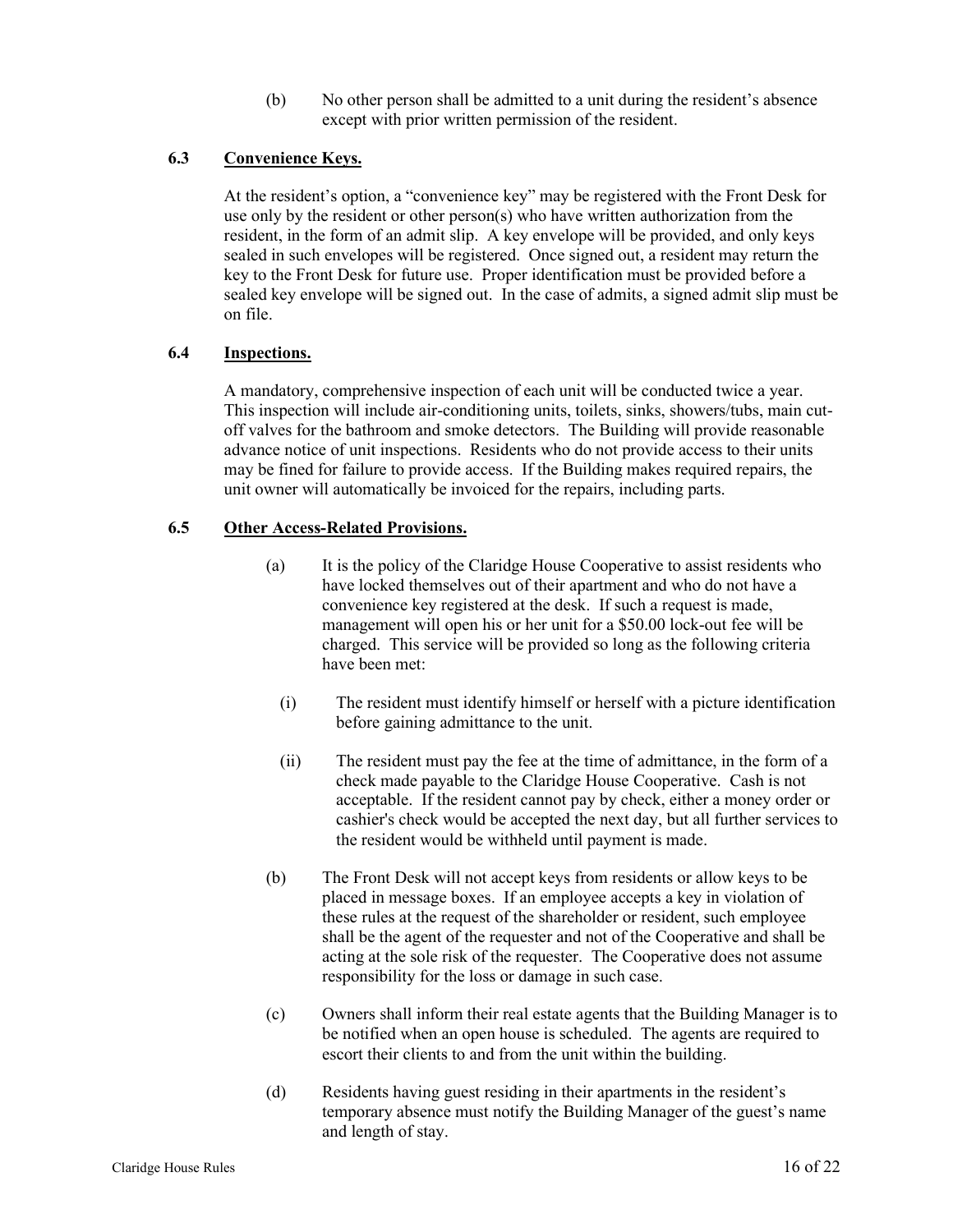(e) All guests shall be announced prior to gaining entry past the Front Desk, and all residents should inform their guests of this rule.

#### <span id="page-18-1"></span><span id="page-18-0"></span>**7. MOVES AND DELIVERIES**

#### **7.1 Move-In / Move-Out Policy.**

- (a) Generally.
	- (i) All moves within, into or out of the building must be scheduled through the Management Office at least ten (10) days prior to the move date.
		- (A) Prior to scheduling any move into or within the building, the owner of the apartment must submit to the Building Manager (1) a completed Resident Information Form, (2) a conforming sublease, and (3) the applicable move-in fee. All checks will be deposited. Owner of the unit will be responsible for any damage to the building (including any damage to common areas). Resident Information Forms can be obtained from the Management Office.
		- (B) Move-In Fees: \$350 for moves into the Claridge House.
	- (ii) Moves are scheduled to be completed within a 3-hour period. Moves may be made Monday through Saturday, between the hours of 9:00am and 5:00pm and on Sundays (only in August) between the hours of 9:00am and 5:00pm.
	- (iii) Residents shall inform the Building Manager at the commencement of a move and must arrange for an initial inspection of all common areas that will be used during the move. Residents shall also inform the Building Manager immediately upon the completion of a move and must arrange for a final inspection of all common areas that were used during the move. Copies of the inspection report, identifying any damage done to the common areas during the move, will be provided to the resident and the owner of the unit (if different from the resident). If a resident fails to notify the Building Manager immediately upon the completion of a move, the resident waives his or her right to be present during the final inspection.
	- (iv) Any damage resulting from a move into or out of the Claridge House Cooperative that is identified in the final inspection report shall be assessed to the owner of the Unit to or from which the move is being made. Any damage resulting from a move within the Claridge House Cooperative shall be assessed to the owners of all units involved in the move; the owners of all units involved in the move shall be jointly or severally liable to the Claridge House Cooperative for damages caused.
- (b) Emergency Moves. In the event that a move (either into, within, or out of) is not scheduled at least ten (10) days in advance of the move date, the Building Manager may authorize the move, at its discretion, if it otherwise comports with the rules and regulations (e.g., conforming sublease,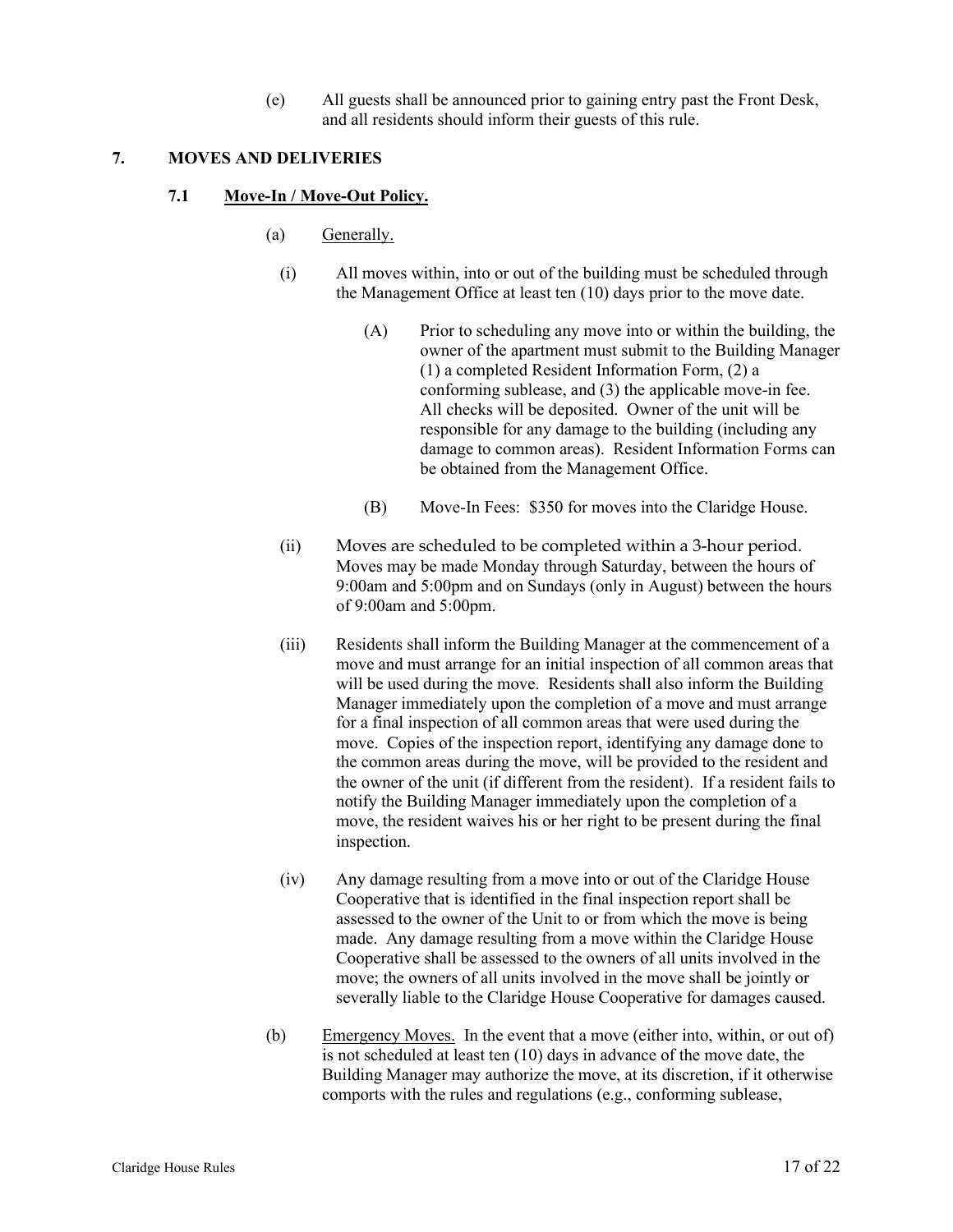submission of deposit) and the owner pays an additional \$150 nonrefundable fee.

- (c) Movers shall comply with the following:
	- (i) Loading, unloading and building access shall be permitted only at the specific entrances as specified by the Building Manager for that particular move.
	- (ii) All material must be transported using moving equipment that is approved by the Building Manager for use during moves. Approved equipment is available for use by the Claridge House Cooperative and can be obtained from the Front Desk.
	- (iii) All material being moved must only be transported in the service elevators, where available. Where not available, or otherwise if special permission is granted by the Building Manager, normal elevators can be used. All elevators must first be protected with elevator pads, and all common floor areas (including in the elevator) must be protected with floor coverings. Elevator pads and protective floor coverings can be obtained from the Building Manager's office in advance of the move. NOTHING SHALL BE MOVED THROUGH THE LOBBIES OR GARAGES WITHOUT PRIOR PERMISSION FROM THE BUILDING MANAGER.
	- (iv) During move, furniture, boxes, mattresses or any other material being moved shall not be piled up in the corridors, stairwells or other common areas. DC Fire Regulations require that corridors be kept clear at all times.
	- (v) Movers/residents are responsible for disposing of all trash accumulated during the move (e.g., crates, barrels, boxes, old furniture, etc.) in the dumpsters behind the Building. Such debris shall not be left in trash rooms on the individual floors or in any common areas, including the basement hallways. Movers/residents shall be charged for the cost of removal, if any, of such debris.
- (d) The Building Manager (or his/her representative) is authorized to prohibit any move for reasons of scheduling or if the move does not comport with these rules and regulations. The Building Manager will not permit any moving to occur unless and until residents comply with the procedures outlined above.

#### <span id="page-19-0"></span>**7.2 Delivery Policy.**

(a) Personal property, other than hand baggage and packages, must be transported in the service elevators, where available. The use of the elevators for moving large items will require the use of elevator pads and permission must be obtained from the Building Manager's office in advance of the delivery. Permission will be granted based on availability, including with respect to move-ins and move-outs.If residents will not be at home, prior arrangements should be made with the Building Manager or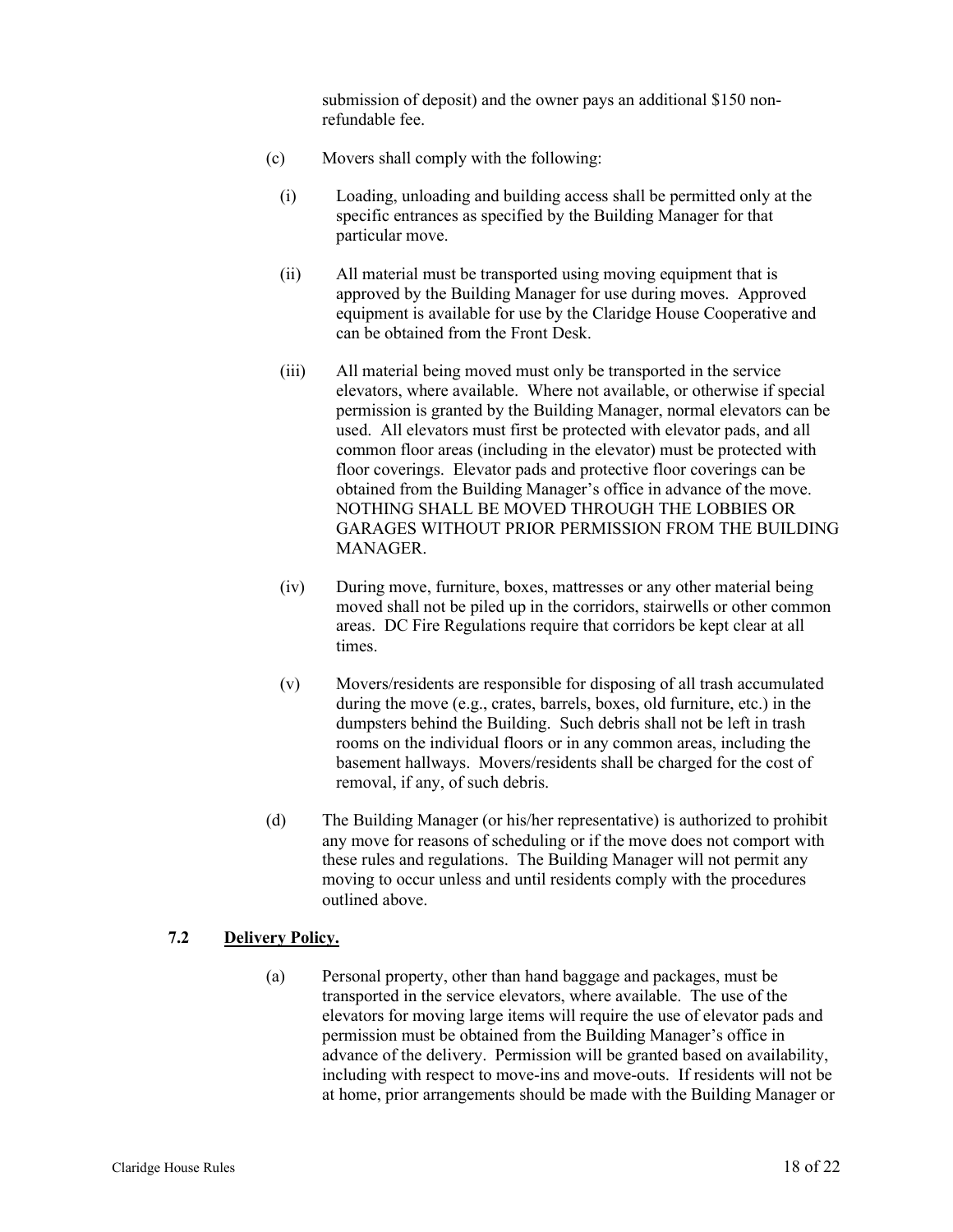his/her designee, who is authorized to prohibit any moves for which such advance arrangements have not been made.

- (b) All deliveries of furniture and similar items to residents must be made at the specified loading areas. Each resident must inform the Front Desk upon arrival of any such delivery and direct anyone making such deliveries to use the loading areas and the service elevators, if available.
- (c) The Claridge House Cooperative, its employees or agents assume no responsibility for articles accepted on behalf of individual occupants.

# <span id="page-20-1"></span><span id="page-20-0"></span>**8. CONTRACTORS**

#### **8.1 Generally.**

At least (i) seven (7) days prior to any contractor beginning work in an individual unit for a Minor Change, or (ii) fourteen (14) days prior to any contractor beginning work in any individual unit for a Major Change, or (iii) one (1) month prior to any contractor beginning work in any individual unit for a Change to Building Services Attached Device, residents shall submit to the Building Manager (1) a completed Architectural Change Form, signed by the contractor, (2) a copy of the contractor's license (if the contractor is performing electrical or plumbing work), (3) a copy of the contractor's certificate of insurance, and (3) copies of any permits required by DC (e.g., DC requires permits for changes involving the electrical or gas lines).

- (a) A "Minor Change" is a change that does not require any permits, does not affect the structure of the Building or any walls, and does not require the disconnecting of any services. Examples of Minor Changes include medicine cabinet or kitchen cabinet replacement with a different style.
	- (i) Residents shall submit to the Building Manager at least seven (7) days in advance of the commencement of a Minor Change, (1) a completed Architectural Change Form, signed by the contractor, (2) a copy of the contractor's license (if the contractor is performing electrical or plumbing work), and (3) a copy of the contractor's certificate of insurance.
	- (ii) Minor Changes will be reviewed and approved by the Building Manager. A copy of all approved Minor Changes will be included in the next Management report to the Board of Directors. No work is to be done prior to approval.
- (b) A "Major Change" is a change that could affect building services (water, gas, sewer, electrical). Any change that involves the disconnecting and reconnecting of a water, sewer, or gas line is a Major Change. Examples of Major Changes include renovating a kitchen or bathroom, installing new kitchen countertops (where building water has to be shut off for the entire tier), installing new stove (where building gas has to be shut off for the entire tier).
	- (i) Residents shall submit to the Building Manager at least fourteen (14) days in advance of the commencement of a Major Change, (1) a completed Architectural Change Form, signed by the contractor, (2) a copy of the contractor's license (if the contractor is performing electrical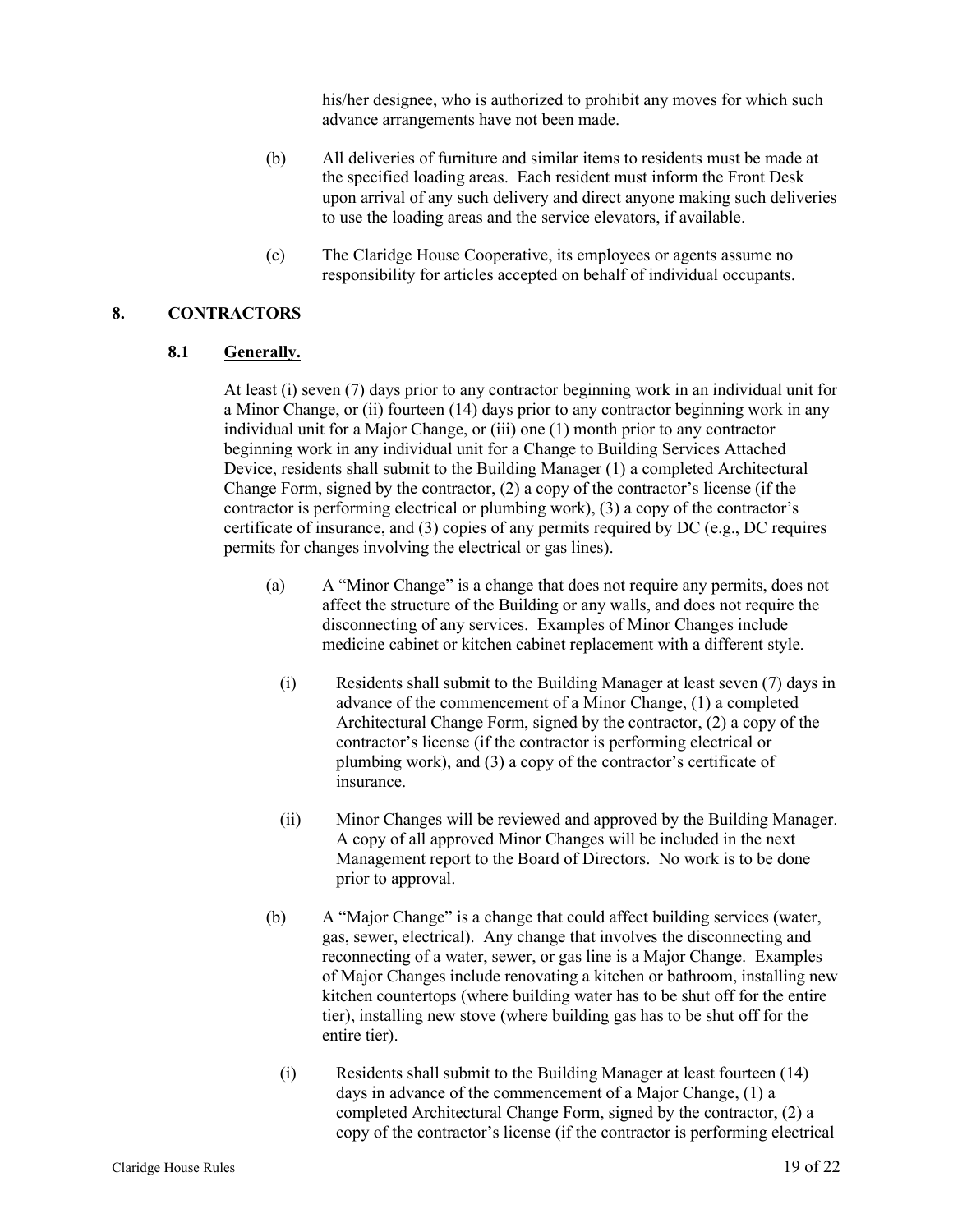or plumbing work), (3) a copy of the contractor's certificate of insurance, (4) copies of any permits required by DC (e.g., DC requires permits for changes involving the electrical or gas lines), and (5) a \$350 damage deposit.

- (ii) Major Changes will be reviewed and approved by the Building Manager. A copy of all approved Major Changes will be included in the next Management report to the Board of Directors. No work is to be done prior to approval.
- (c) A "Change to Building Services Attached Device" is a change of any building services attached device. Examples of Changes to Building Services Attached Device include modification to structural walls, moving of a sink or toilet from one location to another, replacement of electric service panel, or moving of a stove to a different location.
	- (i) Residents shall submit to the Building Manager at least one (1) month in advance of the commencement of a Change to Building Services Attached Device, (1) a completed Architectural Change Form, signed by the contractor, (2) a copy of the contractor's license (if the contractor is performing electrical or plumbing work) or other applicable certifications (e.g., for performing structural work), (3) a copy of the contractor's certificate of insurance, listing the Claridge House Cooperative as a named insured, (4) copies of any permits required by DC (e.g., DC requires permits for changes involving the electrical or gas lines), (5) the engineering plans for the Change to Building Services Attached Device, and (6) a \$350 damage deposit.
	- (ii) Changes to Building Services Attached Device need to be approved by both the engineering consultant and the Board. A copy of all requested Changes to Building Services Attached Device will be forwarded to the engineering consultant and once approved will be included in the next Management report for approval by the Board at the next regularly scheduled Board Meeting. Unit owners will be notified upon approval or denial. No work is to be done prior to approval.

# <span id="page-21-0"></span>**8.2 Limitations on Type Of Work.**

- (a) Electrical. No added electrical devices with a wattage greater than 1500 watts are allowed without prior written approval of the Board of Directors. No breakers may be added to the building with greater than a 20 ampere rating. No added electrical devices with a voltage requirement greater than 120VAC are allowed without prior written approval of the Board of Directors.
- (b) Plumbing. THE BATHTUB MUST HAVE DOUBLE HANDLED FAUCET WITH SELF SHUT OFF VALVE. THIS WILL ENABLE THE FAUCET TO BE SERVICED IN THE FUTURE. ALL OTHER FAUCETS THROUGHOUT UNIT MUST BE DOUBLE HANDLED.
- (c) Structural. Any work or alterations to be done to a load bearing wall will require an engineering study to be performed prior to work beginning at the resident's (owner's) expense.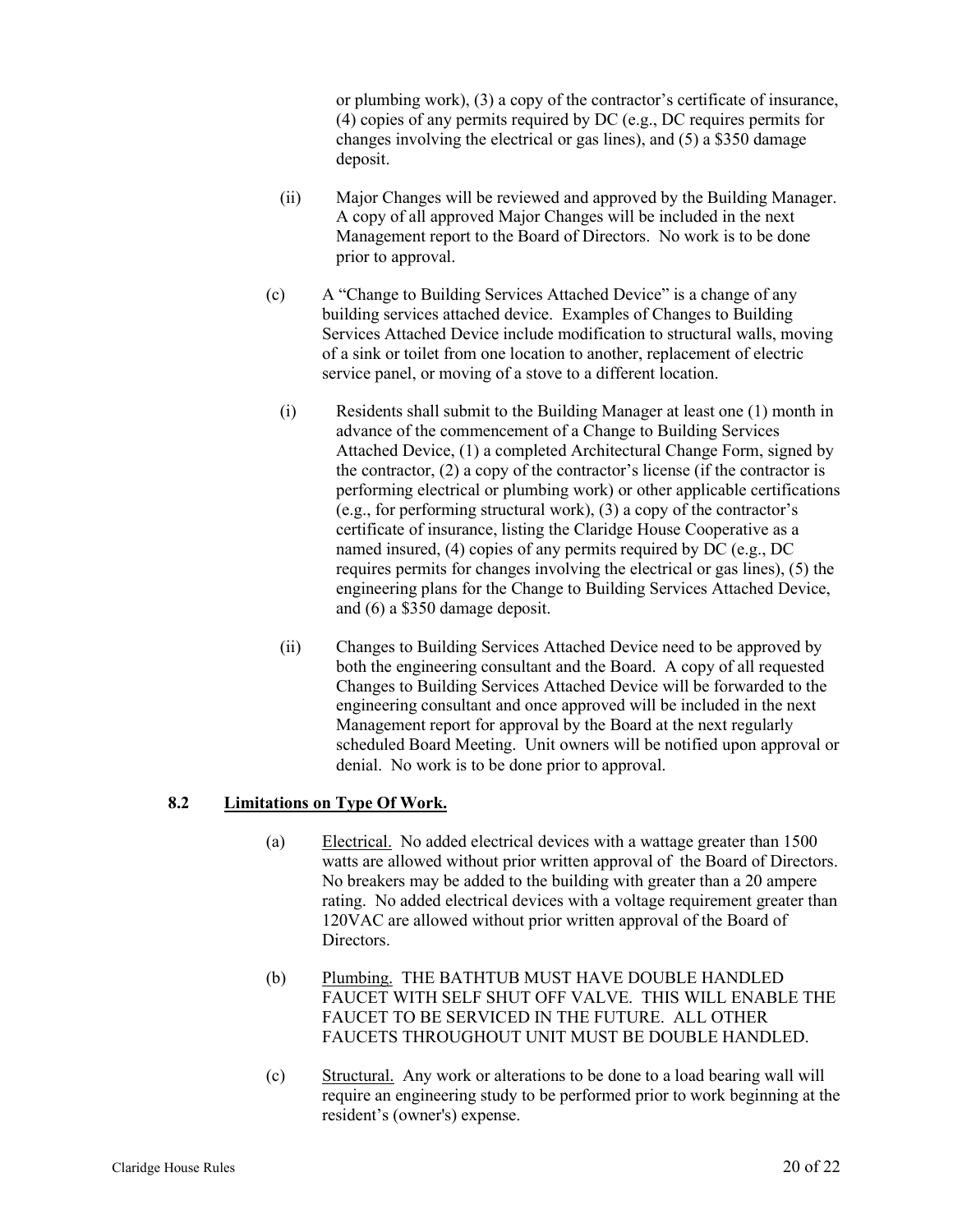(d) Appliances. All major appliances installed after May 11, 2010 must be Energy Star rated (to the extent such rating is available for the applicable type of appliance). Major appliances include refrigerators, ovens, dishwashers and other household appliances of a similar nature.

# <span id="page-22-0"></span>**8.3 Deposit and Damages.**

- (a) For Major Changes and Changes to Building Services Attached Device, a \$350.00 deposit must be submitted along with the signed Architectural Change Form. All checks will be deposited. The deposit, less any deductions for damage to the building resulting from a Contractor(s) working within the Claridge House Cooperative, will be refunded to the resident fifteen (15) days after notification in writing that the project is complete, provided that there is no damage to the building and all trash and debris has been removed. If trash (including soil, minor debris and dust on hallway carpets and stairwells) is not removed daily by the Contractor(s) or the Owner, and the building staff is required to remove it, there will be a charge to the unit Owner, and the charge will also be deducted from the deposit.
- (b) Any damages or trash removal charges resulting from a Contractor(s) working within the Claridge House Cooperative, the cost of which exceeds \$350.00 to repair shall be assessed to the owner of the unit where the work is being done. The unit owners will be billed for repairs to common elements that are damaged during the renovation/remodeling, including but not limited to: TV antenna wires that provide service to other units, water pipes, electrical pipes, and hallway walls, carpeting and ceilings.

# <span id="page-22-2"></span><span id="page-22-1"></span>**8.4 Other Requirements.**

- (a) Residents shall inform the Building Manager when work is to begin and when work is complete, and must arrange for extended use of the elevators and protective floor and wall coverings in the common areas during time periods when the contractor will be performing work. Elevator use will be assigned in 4 hour blocks.
- (b) Contractor work that may result in a level of noise that is disruptive to other residents of the Claridge House Cooperative may only be performed during the following hours:
	- (i) Monday Saturday, 8:00am 5:00pm
	- (ii) Sunday no work may be performed
- (c) Loading, unloading and building access shall be permitted only at the specific entrances as specified by the Building Manager for that particular work.
- (d) Contractors must only use the service elevators, where available. Where not available, or otherwise if special permission is granted by the Building Manager, normal elevators can be used. To the extent the Contractor is transporting materials or other construction supplies, all elevators must first be protected with elevator pads, and all common floor areas (including in